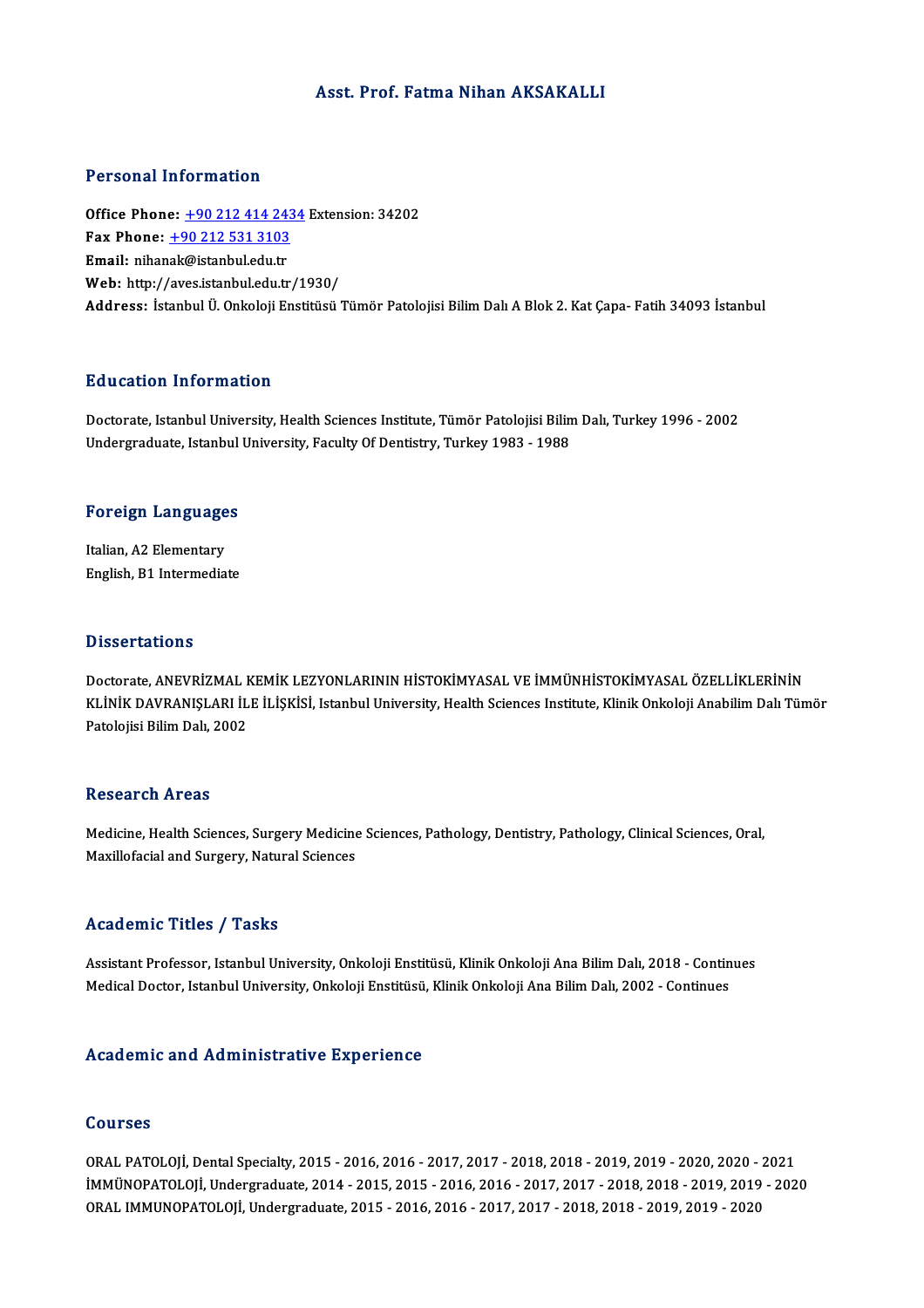PATOLOJİ,Undergraduate,2012 -2013,2013 -2014,2014 -2015,2016 -2017,2017 -2018 PATOLOJİ, Undergraduate, 2012 - 2013, 2013<br>ORAL PATOLOJİ, Undergraduate, 2017 - 2018<br>ORAL PATOLOJİ, Undergraduate, 2016 - 2017 PATOLOJİ, Undergraduate, 2012 - 2013, 2013<br>ORAL PATOLOJİ, Undergraduate, 2017 - 2018<br>ORAL PATOLOJİ, Undergraduate, 2016 - 2017<br>ORAL PATOLOJİ, Destersta 2015 - 2016 ORAL PATOLOJİ, Undergraduate, 2017 - 2018<br>ORAL PATOLOJİ, Undergraduate, 2016 - 2017<br>ORAL PATOLOJİ. Doctorate. 2015 - 2016 PATOLOJİ-PRATİK,Undergraduate,2003 -2004,2004 -2005,2005 -2006,2006 -2007,2007 -2008,2008 -2009, 2009 -2010,2010 -2011,2011 -2012

#### **Jury Memberships**

Jury Memberships<br>Expertise In Medicine, Diş Hekimliğinde Uzmanlık, Medipol Üniversitesi Diş Hekimliği Fakültesi, October, 2016<br>Destarata DOKTORA İSTANPUL ÜNİVERSİTESİ SAĞLIK RİLIMLERİ ENSTİTÜSÜ Desember, 2014 Jary Tremberempe<br>Expertise In Medicine, Diş Hekimliğinde Uzmanlık, Medipol Üniversitesi Diş Hekimliği Fakültesi, Oc<br>Doctorate, DOKTORA, İSTANBUL ÜNİVERSİTESİ SAĞLIK BİLİMLERİ ENSTİTÜSÜ, December, 2014<br>Doctorate, DOKTORA, İ Doctorate, DOKTORA, İSTANBUL ÜNİVERSİTESİ SAĞLIK BİLİMLERİ ENSTİTÜSÜ, December, 2014<br>Doctorate, DOKTORA, İSTANBUL ÜNİVERSİTESİ SAĞLIK BİLİMLERİ ENSTİTÜSÜ, June, 2014

# Articles Published in Journals That Entered SCI, SSCI and AHCI Indexes

rticles Published in Journals That Entered SCI, SSCI and AHCI Indexes<br>I. Can histomorphological features predict lymph node metastasis in papillary thyroid<br>misrosarsinome? microcarcinoma<br>Can histomorphol<br>Cunduz M. Cunduz Can histomorphological features predict lymph node metastasis in papillary<br>microcarcinoma?<br>Gunduz M., Gunduz I. U. , Gul N., Sormaz I. C. , Aksakal N., Ozkan Z. G. , Onder S., Yegen G.<br>VIRCHOWS ARCHIV, Vol.479, no SUPPL 1, microcarcinoma?<br>Gunduz M., Gunduz I. U. , Gul N., Sormaz I. C. , Aksakal N., Ozkan Z. G. , Onder S., Yegen G.

- Gunduz M., Gunduz I. U. , Gul N., Sormaz I. C. , Aksakal N., Ozkan Z. G. , Onder S., Yegen G.<br>VIRCHOWS ARCHIV, vol.479, no.SUPPL 1, 2021 (Journal Indexed in SCI)<br>II. New World Health Organization classification of odontoge VIRCHOWS ARCHIV, vol.479, no.SUPPL 1, 2021 (Journal Indexed in SCI)<br>New World Health Organization classification of odontogenic tu<br>odontogenic tumours and analysis of 1231 cases from Turkey New World Health Organization classification of odd<br>odontogenic tumours and analysis of 1231 cases fro<br>Soluk-Tekkesin M., Cakarer S., Aksakalli N., Alatli C., Olgac V.<br>PRITISH JOURNAL OF ORAL & MAYU LOFACIAL SURCERY BRITISH JOURNAL OF ORAL & MAXILLOFACIAL SURGERY, vol.58, no.8, pp.1017-1022, 2020 (Journal Indexed in<br>SCD Soluk-Tekkesin M., Cakarer S., Aksakalli N., Alatli C., Olgac V. BRITISH JOURNAL OF ORAL & MAXILLOFACIAL SURGERY, vol.58, no.8, pp.1017-1022, 2020 (<br>SCI)<br>III. Evaluation of the osteopontin in oral peripheral and central giant cell granuloma<br>Alsoluli N
- SCI)<br><mark>Evaluation</mark><br>Aksakalli N.<br>INDIAN IOU Evaluation of the osteopontin in oral peripheral and central giant cell granuloma<br>Aksakalli N.<br>INDIAN JOURNAL OF PATHOLOGY AND MICROBIOLOGY, vol.61, no.1, pp.18-21, 2018 (Journal Indexed in SCI)<br>Odentesenia legions in a po

Aksakalli N.<br>INDIAN JOURNAL OF PATHOLOGY AND MICROBIOLOGY, vol.61, no.1, pp.18-21, 2018 (Journal Indexed in SCI)<br>IV. Odontogenic lesions in a pediatric population: Review of the literature and presentation of 745

INDIA<br>**Odont**<br>cases<br>Tekkes Odontogenic lesions in a pediatric population:<br>cases<br>Tekkesin M., Tuna E. B. , Olgac V., Aksakalli N., Alatli C.<br>INTERNATIONAL JOURNAL OF REDIATRIC OTORHING

cases<br>Tekkesin M., Tuna E. B. , Olgac V., Aksakalli N., Alatli C.<br>INTERNATIONAL JOURNAL OF PEDIATRIC OTORHINOLARYNGOLOGY, vol.86, pp.196-199, 2016 (Journal Indexed Tekkesi<br>INTERN<br>in SCI)<br>Erenk INTERNATIONAL JOURNAL OF PEDIATRIC OTORHIN<br>in SCI)<br>V. Frank-ter Haar syndrome-additional findings?<br>Kose T. E., Joke C. Sanal S. A., Sitlei T. Ozean J. Akoa

- in SCI)<br>V. Frank-ter Haar syndrome-additional findings?<br>Kose T. E. , Isler C., Şenel S. A. , Sitilci T., Ozcan I., Aksakalli N. Frank-ter Haar syndrome-additional findings?<br>Kose T. E. , Isler C., Şenel S. A. , Sitilci T., Ozcan I., Aksakalli N.<br>DENTOMAXILLOFACIAL RADIOLOGY, vol.45, no.2, 2016 (Journal Indexed in SCI)<br>Familial gigantiform comenteme
- VI. Familial gigantiform cementoma with Ehlers Danlos syndrome: A report of 2 cases<br>Sakar O., Aren G., Mumcu Z., Unalan F., Aksakalli N., Tolgay C. G. DENTOMAXILLOFACIAL RADIOLOGY, vol.45, no.2, 2016 (Journ<br>Familial gigantiform cementoma with Ehlers - Danlos sy<br>Sakar O., Aren G., Mumcu Z., Unalan F., Aksakalli N., Tolgay C. G.<br>JOUPNAL OF ADVANCED PROSTHODONTICS vol.7 no. Familial gigantiform cementoma with Ehlers - Danlos syndrome: A report of 2 cases<br>Sakar O., Aren G., Mumcu Z., Unalan F., Aksakalli N., Tolgay C. G.<br>JOURNAL OF ADVANCED PROSTHODONTICS, vol.7, no.2, pp.178-182, 2015 (Journa
- VII. The retrospective analysis of 39 minor salivary gland tumors<br>Ozbek C. D., Erdogan T., Aksakalli N., Olgac Y., Soluk-Tekkesin M., Alatli F. C. JOURNAL OF ADVANCED PROSTHODONTICS, vol.7, no.2, pp.178-182, 2015<br>The retrospective analysis of 39 minor salivary gland tumors<br>Ozbek C. D. , Erdogan T., Aksakalli N., Olgac Y., Soluk-Tekkesin M., Alatli F. C.<br>OPAL DISEASES The retrospective analysis of 39 minor salivary gland<br>Ozbek C. D. , Erdogan T., Aksakalli N., Olgac Y., Soluk-Tekkesin<br>ORAL DISEASES, vol.20, pp.18, 2014 (Journal Indexed in SCI)<br>Intressessous homongiame of the mandible: A
- VIII. Intraosseous hemangioma of the mandible: An unusual presentation<br>Aksakalli N., Siraneci P., Ramazanoglu M., Ercal O., Gumru O. ORAL DISEASES, vol.20, pp.18, 2014 (Journal Indexed in SC)<br>Intraosseous hemangioma of the mandible: An unusi<br>Aksakalli N., Siraneci P., Ramazanoglu M., Ercal O., Gumru O.<br>ORAL ONCOLOCY vol.49, 2012 (Journal Indexed in SC) Intraosseous hemangioma of the mandible: An un<br>Aksakalli N., Siraneci P., Ramazanoglu M., Ercal O., Gumru<br>ORAL ONCOLOGY, vol.49, 2013 (Journal Indexed in SCI)<br>Clinical and Histopathological Investigation of Od.
- Aksakalli N., Siraneci P., Ramazanoglu M., Ercal O., Gumru O.<br>ORAL ONCOLOGY, vol.49, 2013 (Journal Indexed in SCI)<br>IX. Clinical and Histopathological Investigation of Odontomas: Review of the Literature and<br>Presentation of ORAL ONCOLOGY, vol.49, 2013<br>Clinical and Histopatholog<br>Presentation of 160 Cases<br>Tekkesin M. REHU WAN S. Oka Clinical and Histopathological Investigation of Od<br>Presentation of 160 Cases<br>Tekkesin M., PEHLIVAN S., Olgac V., Aksakalli N., Alatli C.<br>JOUPMAL OF OPAL AND MAXILLOFACIAL SUPCERY v.a Presentation of 160 Cases<br>Tekkesin M., PEHLIVAN S., Olgac V., Aksakalli N., Alatli C.<br>JOURNAL OF ORAL AND MAXILLOFACIAL SURGERY, vol.70, no.6, pp.1358-1361, 2012 (Journal Indexed in SCI)<br>Odentegenis and penedentegenis syst Tekkesin M., PEHLIVAN S., Olgac V., Aksakalli N., Alatli C.<br>JOURNAL OF ORAL AND MAXILLOFACIAL SURGERY, vol.70, no.6, pp.1358-1361, 201<br>X. Odontogenic and nonodontogenic cysts in Istanbul: Analysis of 5088 cases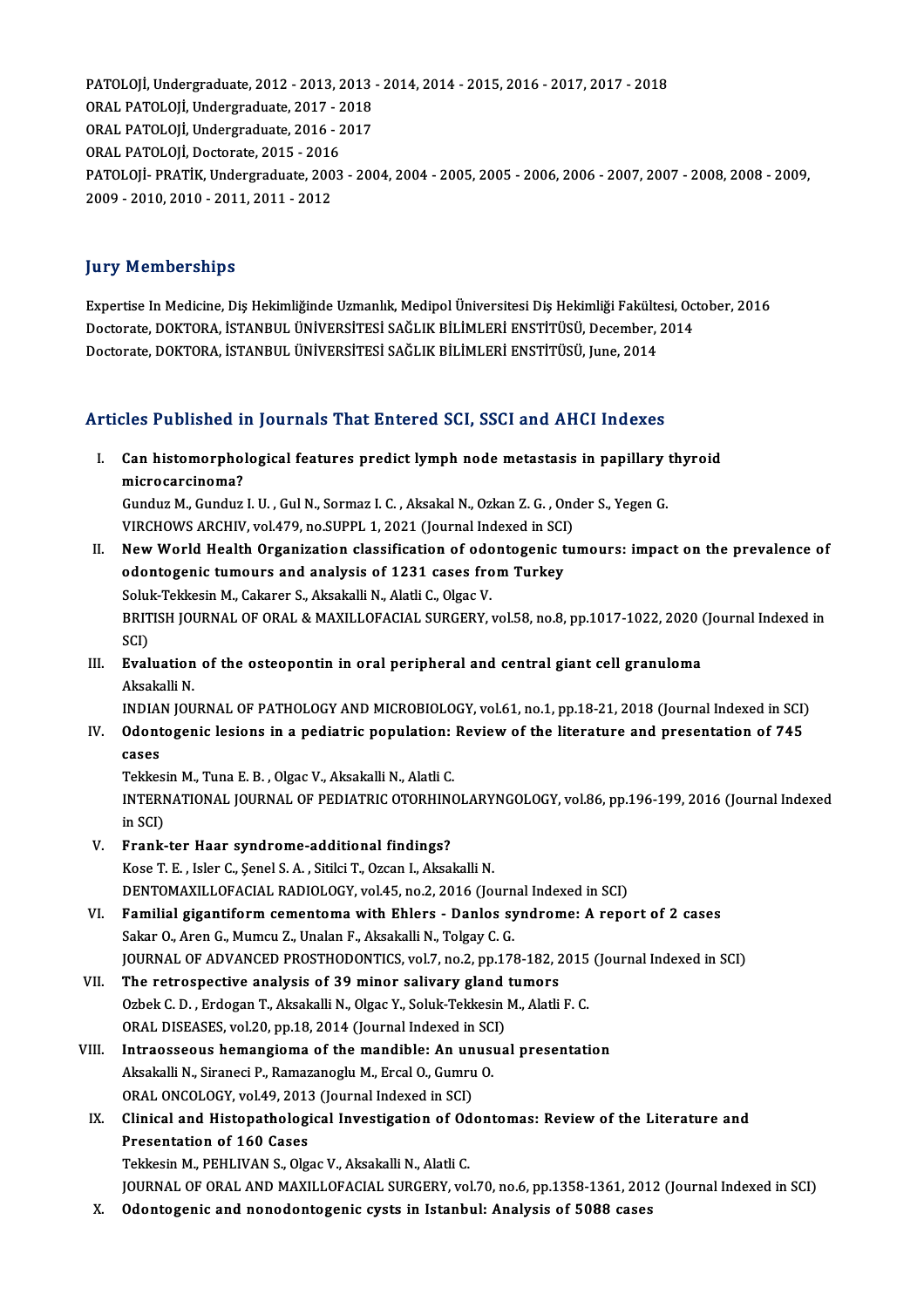Tekkesin M., Olgac V., Aksakalli N., Alatli C. Tekkesin M., Olgac V., Aksakalli N., Alatli C.<br>HEAD AND NECK-JOURNAL FOR THE SCIENCES AND SPECIALTIES OF THE HEAD AND NECK, vol.34, no.6, pp.852-<br>855–3013 (Journal Indoved in SCD Tekkesin M., Olgac V., Aksakalli N., A<br>HEAD AND NECK-JOURNAL FOR TH<br>855, 2012 (Journal Indexed in SCI) HEAD AND NECK-JOURNAL FOR THE SCIENCES AND SPECIALTIES OF THE HEAD AND NECK, vol.34, no.6, pp.85<br>855, 2012 (Journal Indexed in SCI)<br>XI. Acceleration of consolidation period by thrombin peptide 508 in tibial distraction ost

## 855,<br>Acce<br>rats Acceleration of consolidation period by thro<br>rats<br>Cakarer S., Olgac V., Aksakalli N., Tang A., Keskin C.<br>PRITISH JOURNAL OF ORAL & MAYU LOFACIAL SI rats<br>Cakarer S., Olgac V., Aksakalli N., Tang A., Keskin C.<br>BRITISH JOURNAL OF ORAL & MAXILLOFACIAL SURGERY, vol.48, no.8, pp.633-636, 2010 (Journal Indexed in SCI)<br>A 37 veer retrespestive analysis of edentegenis tumours

Cakarer S., Olgac V., Aksakalli N., Tang A., Keskin C.<br>BRITISH JOURNAL OF ORAL & MAXILLOFACIAL SURGERY, vol.48,<br>XII. A 37 year retrospective analysis of odontogenic tumours<br>Soluk T. M. . Olgac V., Aksakalli N., Alatli BRITISH JOURNAL OF ORAL & MAXILLOF<br>A 37 year retrospective analysis of c<br>Soluk T. M. , Olgac V., Aksakalli N., Alatli C.<br>VIRCHOWS ARCHIV, vol.455, pp.24,25,26 VIRCHOWS ARCHIV, vol.455, pp.24-25, 2009 (Journal Indexed in SCI) Soluk T. M., Olgac V., Aksakalli N., Alatli C.<br>VIRCHOWS ARCHIV, vol.455, pp.24-25, 2009 (Journal<br>XIII. Rare tumour of the mandible: report of 3 cases<br>Tekkesin S. M. Perut O. Aksakalli N. Olgas V.

VIRCHOWS ARCHIV, vol.455, pp.24-25, 2009<br>Rare tumour of the mandible: report of<br>Tekkesin S. M. , Barut O., Aksakalli N., Olgac V.<br>VIRCHOWS ARCHIV, vol.455, pp.329, 2009 (L Tekkesin S. M. , Barut O., Aksakalli N., Olgac V.<br>VIRCHOWS ARCHIV, vol.455, pp.339, 2009 (Journal Indexed in SCI) Tekkesin S. M. , Barut O., Aksakalli N., Olgac V.<br>VIRCHOWS ARCHIV, vol.455, pp.339, 2009 (Journal Index<br>XIV. Primary non-Hodgkin's lymphoma of the rectum<br>Cunev N. Bassnan M. Aksakalli N. Baybak S. Exasyon G.

VIRCHOWS ARCHIV, vol.455, pp.339, 2009 (Journal Inde<br>Primary non-Hodgkin's lymphoma of the rectum<br>Guney N., Basaran M., Aksakalli N., Bavbek S., Erseven G.<br>ONKOLOGIE vol.30, np.395, 397, 3007 (Journal Indexed Primary non-Hodgkin's lymphoma of the rectum<br>Guney N., Basaran M., Aksakalli N., Bavbek S., Erseven G.<br>ONKOLOGIE, vol.30, pp.385-387, 2007 (Journal Indexed in SCI)<br>Odentegenie tumoure in Istanbul: 537, 20000 Guney N., Basaran M., Aksakalli N., Bavbek S., Erseven G.<br>ONKOLOGIE, vol.30, pp.385-387, 2007 (Journal Indexed<br>XV. Odontogenic tumours in Istanbul: 527 cases<br>Olgac V., Koseoglu B., Aksakalli N.

## ONKOLOGIE, vol.30, pp.385-387, 3<br>Odontogenic tumours in Istan<br>Olgac V., Koseoglu B., Aksakalli N.<br>PRITISH JOURNAL OF ORAL & M. BRITISH JOURNAL OF ORAL & MAXILLOFACIAL SURGERY, vol.44, no.5, pp.386-388, 2006 (Journal Indexed in SCI) Olgac V., Koseoglu B., Aksakalli N.<br>BRITISH JOURNAL OF ORAL & MAXILLOFACIAL SURGERY, vol.44, no.5, pp.386-388, 2006 (Journal Index<br>XVI. Clinical and radiological evaluation of cherubism: a sporadic case report and revi

BRITISH JO<br>Clinical an<br>literature.<br>Özkan X - Al Clinical and radiological evaluation of cherubisi<br>literature.<br>Özkan Y., Altan V., Türker N., AKSAKALLI F. N. , Basa S.<br>INTERNATIONAL JOURNAL OF REDIATRIC OTORUINO.

literature.<br>Özkan Y., Altan V., Türker N., AKSAKALLI F. N. , Basa S.<br>INTERNATIONAL JOURNAL OF PEDIATRIC OTORHINOLARYNGOLOGY, vol.67, no.9, pp.1005-1012, 2006 (Journal Özkan Y., Altan V.<br>INTERNATIONA<br>Indexed in SCI)<br>Clinical and ra

## INTERNATIONAL JOURNAL OF PEDIATRIC OTORHINOLARYNGOLOGY, vol.67, no.9, pp.1005-1012, 2006 (Journal<br>Indexed in SCI)<br>XVII. Clinical and radiological evaluation of cherubism: a sporadic case report and review of the literature Indexed in SCI)<br>Clinical and radiological evaluation of cher<br>Ozkan Y., Varol A., Turker N., Aksakalli N., Basa S.<br>INTERNATIONAL JOURNAL OF REDIATRIC OTOR Clinical and radiological evaluation of cherubism: a sporadic case report and review of the literatu:<br>Ozkan Y., Varol A., Turker N., Aksakalli N., Basa S.<br>INTERNATIONAL JOURNAL OF PEDIATRIC OTORHINOLARYNGOLOGY, vol.67, no.

Ozkan Y., Varol A., Turker N., Aksakalli N., Basa S.<br>INTERNATIONAL JOURNAL OF PEDIATRIC OTORHINOLARYNGOLOGY, vol.67, no.9, pp.1005-1012, 2003 (Journal<br>Indexed in SCI) INTERNATIONAL JOURNAL OF PEDIATRIC OTORHIN<br>Indexed in SCI)<br>XVIII. Lymphatic mapping for Merkel cell carcinoma<br>Evimil S. Mudun A. Alsokal N. Aygan M

Indexed in SCI)<br><mark>Lymphatic mapping for Merkel cell</mark><br>Kurul S., Mudun A., Aksakal N., Aygen M.<br>PLASTIC AND RECONSTRUCTIVE SURCE Kurul S., Mudun A., Aksakal N., Aygen M.<br>PLASTIC AND RECONSTRUCTIVE SURGERY, vol.105, pp.680-683, 2000 (Journal Indexed in SCI)

#### Articles Published in Other Journals

rticles Published in Other Journals<br>I. Evaluation of the Potential of Malignant Transformation in Oral Lichen Planus by<br>Immunobistechemistry Immunohistochemistry<br>Immunohistochemistry<br>Akaakalli M E<mark>valuation</mark><br>Immunohis<br>Aksakalli N.<br>TUP*K* ON*KC* Immunohistochemistry<br>Aksakalli N.<br>TURK ONKOLOJI DERGISI-TURKISH JOURNAL OF ONCOLOGY, 2022 (Journal Indexed in ESCI)<br>Sebageaus glands within odentegenis systs Aksakalli N.<br>TURK ONKOLOJI DERGISI-TURKISH JOURNAL OF<br>II. Sebaceous glands within odontogenic cysts

TURK ONKOLOJI<br>Sebaceous glan<br>AKSAKALLI F. N.<br>7TEDE VI İNİV. v Sebaceous glands within odontogenic cysts<br>AKSAKALLI F. N.<br>7TEPE KLİNİK, vol.15, no.3, pp.305-310, 2019 (National Refreed University Journal)<br>A Historiaal, Histogenetis, and Preliferative Annreach to Aneurwamel Bone AKSAKALLI F. N.<br>7TEPE KLINIK, vol.15, no.3, pp.305-310, 2019 (National Refreed University Journal)<br>III. A Historical, Histogenetic, and Proliferative Approach to Aneurysmal Bone Cyst<br>Aksakalli N., Olgac V.

## TTEPE KLİNİK, vol.1!<br>A Historical, Histo<br>Aksakalli N., Olgac V.<br>TURK ONKOLOU DEL A Historical, Histogenetic, and Proliferative Approach to Aneurysmal Bone Cyst<br>Aksakalli N., Olgac V.<br>TURK ONKOLOJI DERGISI-TURKISH JOURNAL OF ONCOLOGY, vol.34, no.3, pp.189-200, 2019 (Journal Indexed in<br>ESCD Aksak<br>TURK<br>ESCI)<br>Cland

- IV. Glandular Odontogenic Cyst: Case Series GÜRLER G., Al-Ghamian H., Aksakalli N., Delilbasi C. Glandular Odontogenic Cyst: Case Series<br>GÜRLER G., Al-Ghamian H., Aksakalli N., Delilbasi C.<br>CONTEMPORARY CLINICAL DENTISTRY, vol.8, no.4, pp.653-657, 2017 (Journal Indexed in ESCI)<br>CAVERNOUS J YMPHANCIOMA OF THE TONCUE IN GÜRLER G., Al-Ghamian H., Aksakalli N., Delilbasi C.<br>CONTEMPORARY CLINICAL DENTISTRY, vol.8, no.4, pp.653-657, 2017 (Journal Indexed in<br>V. CAVERNOUS LYMPHANGIOMA OF THE TONGUE IN AN ADULT: A CASE REPORT<br>Fron S. Cobi A. T.
- CONTEMPORARY CLINICAL DENTISTRY, vol.8, no.4, pp.653-657, 2017 (J<br>CAVERNOUS LYMPHANGIOMA OF THE TONGUE IN AN ADULT: A<br>Eren S., Cebi A. T. , Isler S. C. , Kasapoglu M. B. , Aksakalli N., Kasapoglu C.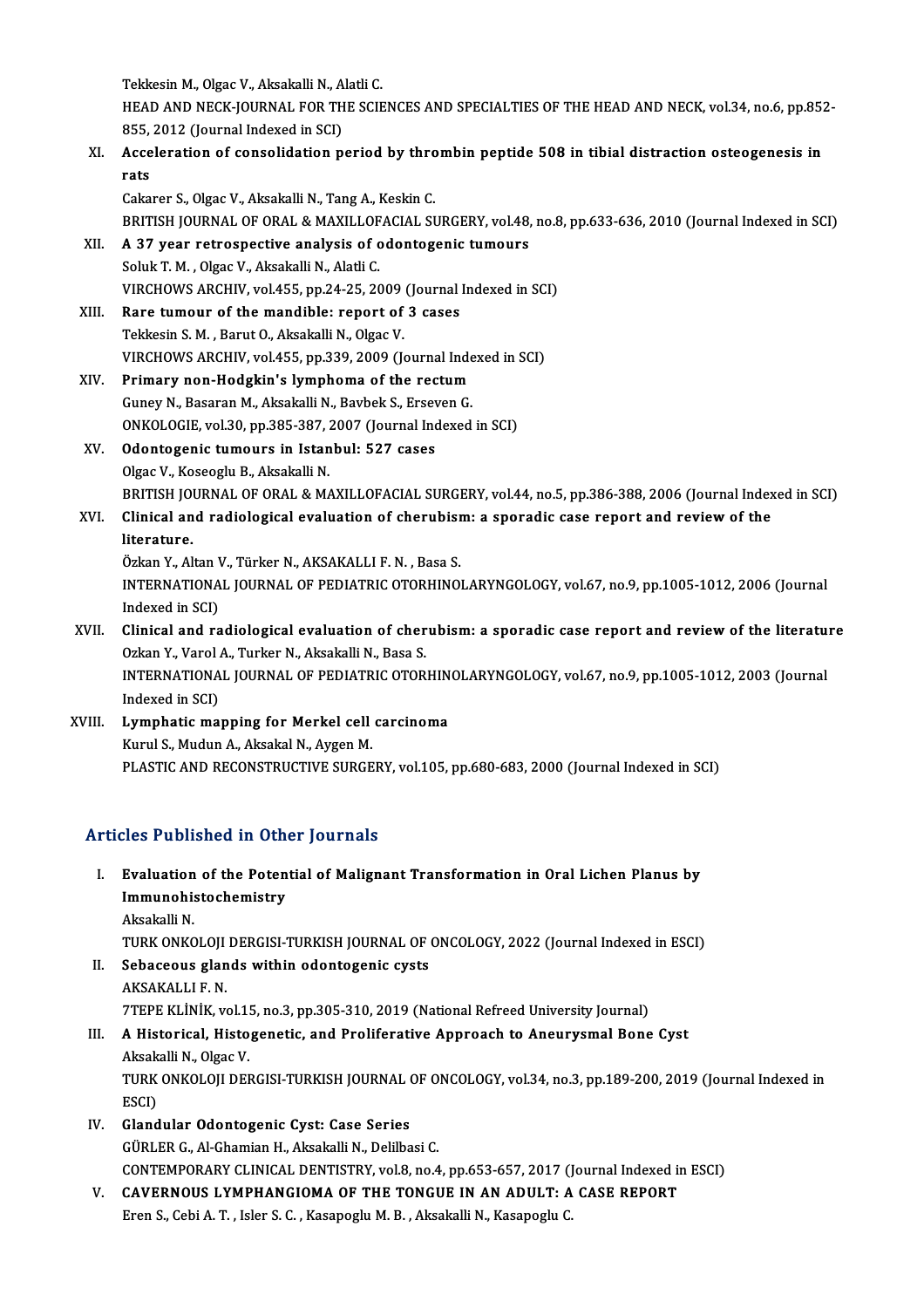JOURNAL OF ISTANBUL UNIVERSITY FACULTY OF DENTISTRY, vol.51, no.2, pp.49-53, 2017 (Journal Indexed in<br>ESCD JOURN<br>ESCI)<br>Mana JOURNAL OF ISTANBUL UNIVERSITY FACULTY OF DENTISTRY, vol.51, no.2, pp.49-53, 2017 (Journal Index<br>ESCI)<br>VI. Management and Long-Term Follow-Up of a Case with Different Dental Alterations of Dentin<br>Diverlesia: Case Benert

# ESCI)<br>VI. Management and Long-Term Follow-Up of a Case with Different Dental Alterations of Dentin<br>Dysplasia: Case Report

Pınar Erdem A., Aksakallı F. N., Kurt H., İşler S. C., Erdem M. A., Ergüven M., Sepet E. Dysplasia: Case Report<br>Pınar Erdem A., Aksakallı F. N. , Kurt H., İşler S. C. , Erdem M. A. , Ergüven M., Sepet E.<br>TÜRKİYE KLİNİKLERİ Dİİ HEKİMLİĞİ BİLİMLERİ DERGİSİ, vol.18, no.2, pp.41-46, 2016 (Other Refereed National Pınar Erde<br>TÜRKİYE<br>Journals)<br>Uncomm TÜRKİYE KLİNİKLERİ Dİİ HEKİMLİĞİ BİLİMLERİ DERGİSİ, vol.18, no.2, pp.4<br>Journals)<br>VII. Uncommon benign tumour of the skin: infraorbital pilomatricoma.<br>Frel B. Küçükleyt S. Bioer Aytugar T. AKSAKALLLE N

- Journals)<br>FrolB., Küçükkurt S., Biçer Aytugar T., AKSAKALLI F. N.<br>Erol B., Küçükkurt S., Biçer Aytugar T., AKSAKALLI F. N. Uncommon benign tumour of the skin: infraorbital pilomatricoma.<br>Erol B., Küçükkurt S., Biçer Aytugar T., AKSAKALLI F. N.<br>BMJ Case Report, vol.6, no.1, pp.123-125, 2016 (Refereed Journals of Other Institutions)<br>Management a Erol B., Küçükkurt S., Biçer Aytugar T., AKSAKALLI F. N.<br>BMJ Case Report, vol.6, no.1, pp.123-125, 2016 (Refereed Journals of Other Institutions)<br>VIII. Management and long-term follow up of a case with different dental alt
- **BMJ Case Rep<br>Managemen<br>case report<br>PINAP EPDE!** Management and long-term follow up of a case with different dental alterations of c<br>case report<br>PINAR ERDEM A., AKSAKALLI F. N. , KURT H., İŞLER S. C. , ERDEM M. A. , ERGÜVEN M., SEPET E.<br>Turkiye Klinikleri Journal of Dont

case report<br>PINAR ERDEM A., AKSAKALLI F. N. , KURT H., İŞLER S. C. , ERDEM M. A. , ERGÜVEN M., SEPET E.<br>Turkiye Klinikleri Journal of Dental Sciences, no.18, pp.230-236, 2012 (Other Refereed National Journals)

### IX. ORAL SKUAMÖZ HÜCRELİ KARSİNOM: 147 VAKANIN RETROSPEKTİF ÇALIŞMASI Turkiye Klinikleri Journal of Dental Sciences, no.18, pp.230-236, 2012 (Othe<br>ORAL SKUAMÖZ HÜCRELİ KARSİNOM: 147 VAKANIN RETROSPEKTİ<br>SOLUK TEKKEŞİN M., Ersan N., AKSAKALLI F. N. , OLGAÇ N. V. , ALATLI F. C.<br>Ceri Üniversites Gazi Üniversitesi Diş Hekimliği Fakültesi Dergisi (.Acta Odontologica Turcica), vol.29, no.2, pp.93-98, 2012<br>(National Refreed University Journal) SOLUK TEKKEŞİN M., Ersan N., AKSAK<br>Gazi Üniversitesi Diş Hekimliği Fakülte<br>(National Refreed University Journal)<br>Eunnessian of bastabaslı pratains Gazi Üniversitesi Diş Hekimliği Fakültesi Dergisi (.Acta Odontologica Turcica), vol.29, no.2, pp.93-98, 2012<br>(National Refreed University Journal)<br>X. Expression of heatshock proteins 27,60 and 70 in oral carcinogenesis: An

(Nation)<br>Expres<br>study Expression of heatshock proteins 27,60 and<br>study<br>Soluk Tekkeşin M., MUTLU S., Aksakallı N., Olgaç V.<br>TÜRK ONKOLOU DERÇİSİ vel 26 na 3 nn 115 120

study<br>Soluk Tekkeşin M., MUTLU S., Aksakallı N., Olgaç V.<br>TÜRK ONKOLOJİ DERGİSİ, vol.26, no.3, pp.115-120, 2011 (Other Refereed National Journals)

## Soluk Tekkeşin M., MUTLU S., Aksakallı N., Olgaç V.<br>TÜRK ONKOLOJİ DERGİSİ, vol.26, no.3, pp.115-120, 2011 (Other Refereed National Journals)<br>XI. Expression of heat shock proteins 27, 60 and 70 in oral carcinogenesis: An im TÜRK (<br><mark>Expre:</mark><br>study<br>Tekkes Expression of heat shock proteins 27, 6<br>study<br>Tekkesin M. S. , Mutlu S., Aksakalli N., Olgac V.<br>TURK ONKOLOU DERCISI TURKISH JOURNAL

study<br>Tekkesin M. S. , Mutlu S., Aksakalli N., Olgac V.<br>TURK ONKOLOJI DERGISI-TURKISH JOURNAL OF ONCOLOGY, vol.26, no.3, pp.115-120, 2011 (Journal Indexed in<br>ESCD Tekke<br>TURK<br>ESCI)<br>Sunot TURK ONKOLOJI DERGISI-TURKISH JOURNAL OF ONCOLOGY, vol.26, no.3, pp.115-120<br>ESCI)<br>XII. Supernumerary teeth associated with third molar impaction: a case report<br>MEDIC U. Prise A. AKSAKALLLE N., OLGAG N. V.

- ESCI)<br>Supernumerary teeth associated with third molar impaction: a case report<br>MERİÇ U., Brkic A., AKSAKALLI F. N. , OLGAÇ N. V. Supernumerary teeth associated with third molar impaction: a case report<br>MERİÇ U., Brkic A., AKSAKALLI F. N. , OLGAÇ N. V.<br>Acta Stomatol Croat, vol.44, no.2, pp.123-127, 2010 (Refereed Journals of Other Institutions)<br>SOLID MERİÇ U., Brkic A., AKSAKALLI F. N. , OLGAÇ N. V.<br>Acta Stomatol Croat, vol.44, no.2, pp.123-127, 2010 (Refereed Journals of Otl<br>XIII. SOLID ANEURYSMAL BONE CYST IN THE MANDIBLE: CASE REPORT<br>Colsense S. Alsolialli N. Euross
- SOLID ANEURYSMAL BONE CYST IN THE MANDIBLE: CASE REPORT Cakarer S., Aksakalli N., Eyupoglu E., İŞLER S., Kezkin C. SOLID ANEURYSMAL BONE CYST IN THE MANDIBLE: CASE REPORT<br>Cakarer S., Aksakalli N., Eyupoglu E., İŞLER S., Kezkin C.<br>JOURNAL OF ISTANBUL UNIVERSITY FACULTY OF DENTISTRY, vol.43, pp.93-98, 2009 (Journal Indexed in ESCI)<br>"Mand
- XIV. "Mandibulada solid anevrizmal kemik kisti:Olgu sunumu" JOURNAL OF ISTANBUL UNIVERSITY FACULTY OF DENTIST<br>**"Mandibulada solid anevrizmal kemik kisti:Olgu sun**ı<br>Çakarer S., Aksakallı F. N. , Eyüpoğlu E., İşler S. C. , Keskin C.<br>İstanbul Üniversitesi Dis Hekimliği Felsiltesi Derg İstanbul Üniversitesi Diş Hekimliği Fakültesi Dergisi, vol.43, pp.93-98, 2009 (National Refreed University Journal)
- XV. Kaybedilen Dental İmplantlarınYüzeylerinin İncelenmesi İstanbul Üniversitesi Diş Hekimliği Fakültesi Dergisi, vol.43, pp.93<br>**Kaybedilen Dental İmplantlarınYüzeylerinin İncelenmesi**<br>ŞİRİN S. Y. , Kahruman C., AKSAKALLI F. N. , Sevük Z., Özyuvacı H.<br>Turk Diş Hekim Derg vol 76, n Turk Diş Hekim Derg, vol.76, pp.134-138, 2009 (National Refreed University Journal)<br>XVI. Hyper-IgE syndrome: a case report. SIRIN S. Y., Kahruman C., AKSAKALLI F.<br>Turk Diş Hekim Derg, vol.76, pp.134-138<br>XVI. Hyper-IgE syndrome: a case report.
- SEPETE.,ÖzdemirD.,AKSAKALLIF.N. ,KÜLEKÇİH.G. Hyper-IgE syndrome: a case report.<br>SEPET E., Özdemir D., AKSAKALLI F. N. , KÜLEKÇİ H. G.<br>J Clin Pediatr Dent, vol.25, no.4, pp.333-336, 2001 (Refereed Journals of Other Institutions)<br>Intrecrenial malignant melanema neurocu SEPET E., Özdemir D., AKSAKALLI F. N. , KÜLEKÇİ H. G.<br>J Clin Pediatr Dent, vol.25, no.4, pp.333-336, 2001 (Refereed Journals of Other Institutions)<br>XVII. Intracranial malignant melonoma-neurocutaneous melanosis: A report o
- J Clin Pediatr Dent, vol.25, no.4, pp.333-336, 2001 (Refereed Journals of Intracranial malignant melonoma-neurocutaneous melanosis:<br>Dalkılıç Çalış M., Çalış V., Aksakallı F. N. , Sakız D., Taşkın M., İncekara O.<br>Türk Nöros Intracranial malignant melonoma-neurocutaneous melanosis: A report of two candidation of two controller and the<br>Dalkilic Çalış M., Çalış V., Aksakallı F. N. , Sakız D., Taşkın M., İncekara O.<br>Türk Nöroşirürji Derg., vol.11 Dalkılıç Çalış M., Çalış V., Aksakallı F. N. , Sakız D., Taşkın M., İncekara O.<br>Türk Nöroşirürji Derg., vol.11, no.2, pp.135-139, 2001 (Other Refereed National Journals)<br>XVIII. Kranial Malign Melanom- Nörokütanöz Melan
- Türk Nöroşirürji Derg., vol.11, no.2, pp.135-139, 2001 (Other Refered<br>Kranial Malign Melanom- Nörokütanöz Melanozis. İki olgu Su<br>Çalış M. D., Çalış V., AKSAKALLI F. N. , Sakız D., Taşkın M., İncekara O.<br>Tüpk Nöposipüpu DEP Kranial Malign Melanom- Nörokütanöz Melanozis. İki olgu Sunumu<br>Çalış M. D. , Çalış V., AKSAKALLI F. N. , Sakız D., Taşkın M., İncekara O.<br>TÜRK NÖROŞİRÜRJİ DERG., vol.11, no.2, pp.135-139, 2001 (Other Refereed National Jour Calls M. D., Calls V., AKSAKALLI F. N., Sakız<br>TÜRK NÖROŞİRÜRJİ DERG., vol.11, no.2, pp.1<br>XIX. Angiolipoma of the floor of the mouth
- TÜRK NÖROŞİRÜRJİ DERG., vol.11, no.2, pp.135-1<br>Angiolipoma of the floor of the mouth<br>Arslan H., Altundal H., AKSAKALLI F. N. , Göker K.<br>Journal of Marmara University Dantal Faculty vol Angiolipoma of the floor of the mouth<br>Arslan H., Altundal H., AKSAKALLI F. N. , Göker K.<br>Journal of Marmara University Dental Faculty, vol.4, no.4, pp.399-401, 2001 (National Refreed University Journal)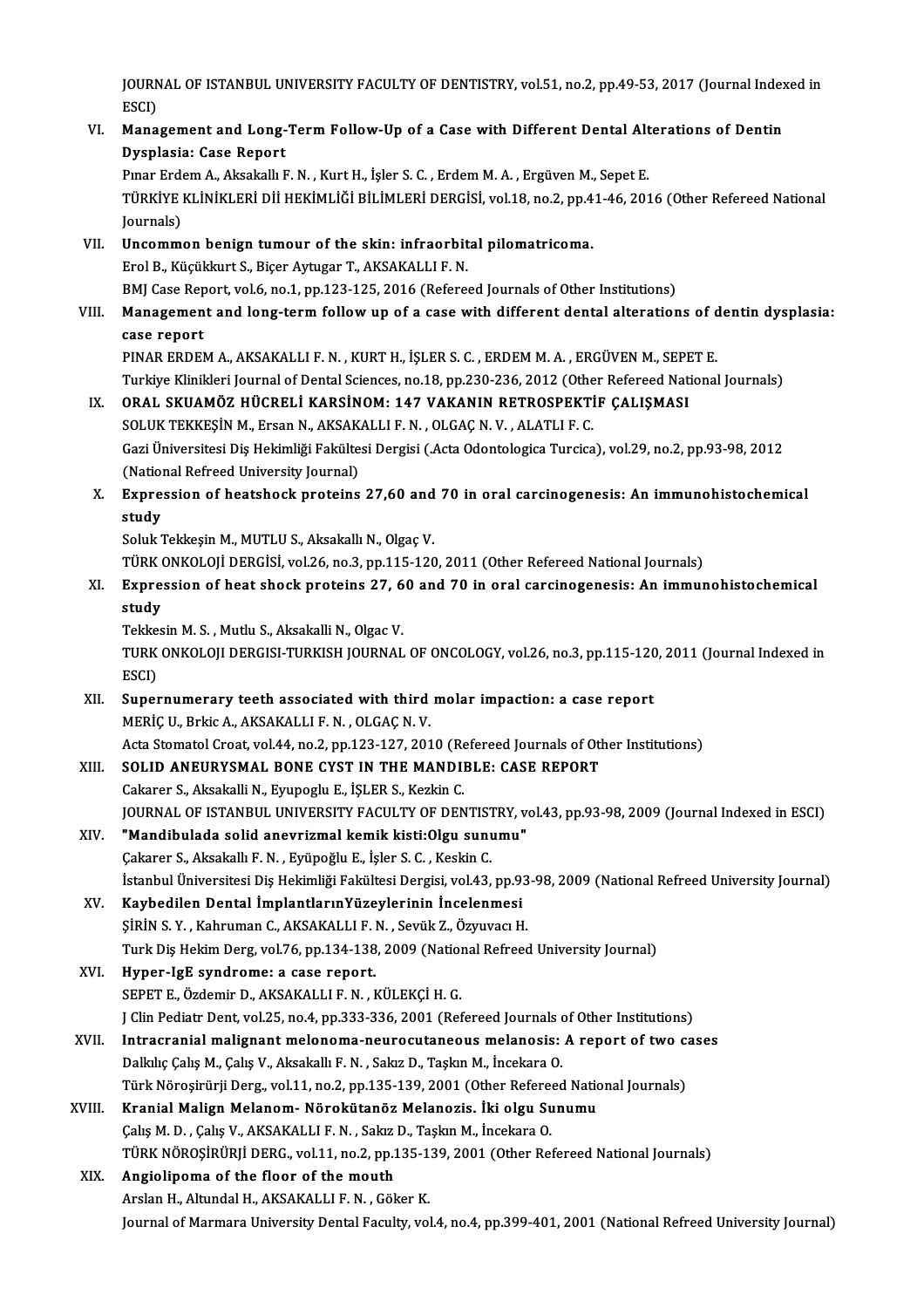#### XX. Pemfigus Vulgaris Olgu Bildirisi

Kurtuluş İ., Çintan S., Sarıca R., Duradaryan A., AKSAKALLI F. N., Erseven G. Dis Hekimliğinde Klinik Dergisi, vol.13, no.2, pp.56-60, 2000 (National Refreed University Journal)

#### XXI. Primer Amiloidoz

Çintan S., Kurtuluş İ., Duradaryan A., AKSAKALLI F. N., Gökbuget Y. A., Erseven G. Diş Hekimliğinde Klinik Dergisi, vol.13, no.3, pp.111-116, 2000 (National Non-Refereed Journal)

#### XXII. Clinical and pathological evaluation of oral metastatic lesions

KAYNARM.A. ,AYBARB.,ErsevenG.,SERDENGEÇTİA.S. ,ÖztürkS.,DemirG.,AKSAKALLIF.N. ,OLGAÇN.V. Medical Bulletin of Istanbul Medical Faculty, no.32, pp.47-55, 1999 (National Refreed University Journal)

#### Books&Book Chapters

- ooks & Book Chapters<br>I. 19 Çeneler, Oral Kavite ve Orofarinks<br>AKSAKALLE N as as 2008 and<br>19 Çeneler, Ora<br>AKSAKALLIF.N.<br>in:Sternherg'e D AKSAKALLI F. N.<br>in: Sternberg's Diagnostic Surgical Pathology, Doğusoy B.G., Editor, O'tıp Kitabevi, İzmir, pp.326-358, 2016 AKSAKALLI F. N.<br>in: Sternberg's Diagnostic Surgical P<br>II. IV. Bölüm Odontojen Lezyonlar
- in: Sternberg's D<br>I<mark>V. Bölüm Odor</mark><br>AKSAKALLI F. N.<br>in: Pes Porun Pe I<mark>V. Bölüm Odontojen Lezyonlar</mark><br>AKSAKALLI F. N.<br>in: Baş Boyun Patolojisi, Sarıoğlu S, Editor, O'tıp Kitabevi, İzmir, pp.89-129, 2014<br>V. Bölüm Cane Lawonları AKSAKALLI F. N.<br>in: Baş Boyun Patolojisi, Sarıo<br>III. **V. Bölüm Çene Lezyonları**<br>AKSAKALLI F. N.
- in: Baş Boyun Pa<br><mark>V. Bölüm Çene</mark><br>AKSAKALLI F. N.<br>in: Pas Poyun Pa in: Baş Boyun Patolojisi, Sarıoğlu S, Editor, O'tıp Kitabevi, İzmir, pp.139-192, 2014

#### Refereed Congress / Symposium Publications in Proceedings

I. ORTHOPANTOMOGRAPHIC AND CONE- BEAM COMPUTED TOMOGRAPHY FINDINGS OF LANGERHANS CELL HISTIOCYTOSIS: A CASE REPORT Çakır Karabaş H., Ünsal G., Bektaş Kayhan K., Aksakallı F. N., Özcan İ. CELL HISTIOCYTOSIS: A CASE REPORT<br>Çakır Karabaş H., Ünsal G., Bektaş Kayhan K., Aksakallı F. N. , Özcan İ.<br>ULUSLARARASI AĞIZ KANSERLERİ KONGRESİ, Eskişehir, Turkey, 4 - 06 March 2020, pp.52<br>Poorly differentiated seyemeye s

II. Poorly differentiated squamous cell carcinoma: A case report.<br>Deveci S., Borahan M. O., Gümrü Tarçın B., Aksakallı F. N., Uğurlu F., Aşkın S. ULUSLARARASI AĞIZ KANSERLERİ KONGRESİ, Eskişehir, Turkey, 4 - 06 Marc<br>Poorly differentiated squamous cell carcinoma: A case report.<br>Deveci S., Borahan M. O. , Gümrü Tarçın B., Aksakallı F. N. , Uğurlu F., Aşkın S.<br>Hluelara Poorly differentiated squamous cell carcinoma: A case report.<br>Deveci S., Borahan M. O. , Gümrü Tarçın B., Aksakallı F. N. , Uğurlu F., Aşkın S.<br>Uluslararası Ağız Kanserleri Kongresi. Tanıdan Tedaviye Güncel Yaklaşımlar. , Deveci S., Bora<br>Uluslararası A<sub>l</sub><br>no.66, pp.249<br>Camanta - Os Uluslararası Ağız Kanserleri Kongresi. Tanıdan Tedaviye Güncel Yaklaşımlar. , Eskişehir, Turko.<br>10.66, pp.249<br>III. Cemento- Ossifyinf Fibroma: Clinical, Radiological and Histopathological Findings.

# no.66, pp.249<br>III. Cemento- Ossifyinf Fibroma: Clinical, Radiological and Histopathological Findings.<br>Akkitap M., Gümrü Tarçın B., İdman E., Erdem N., Gümüşer Z., Aksakallı F. N.

Cemento- Ossifyinf Fibroma: Clinical, Radiological and Histopathological Findings.<br>Akkitap M., Gümrü Tarçın B., İdman E., Erdem N., Gümüşer Z., Aksakallı F. N.<br>Türk Diş Hekimliği Birliği 25. Uluslararası Diş Hekimliği Kong Akkitap<br>Türk Diş<br>pp.1001<br>Botryois Türk Diş Hekimliği Birliği 25. Uluslararası Diş Hekimliği Kongresi, İstanbu<br>pp.1001<br>IV. Botryoid Odontogenic Cyst: A Case Report of Third Recurrance.<br>Altın N. Akaakallı E.N.

# pp.1001<br>IV. Botryoid Odontogenic Cyst: A Case Report of Third Recurrance.<br>Altın N., Aksakallı F. N.

Botryoid Odontogenic Cyst: A Case Report of Third Recurrance.<br>Altın N., Aksakallı F. N.<br>Türk Diş Hekimliği Birliği 25. Uluslararası Diş Hekimliği Kongresi. 4-7 Eylül 2019, İstanbul, Turkey, 4 - 07<br>Sentember 2019, ne.469 Altın N., Aksakallı F. N.<br>Türk Diş Hekimliği Birliği<br>September 2019, no.468<br>Bir İntraesseöz Linem Türk Diş Hekimliği Birliği 25. Ulusl:<br>September 2019, no.468<br>V. Bir İntraosseöz Lipom Olgusu<br>Atapek M. M. Özcap İ. Celar Karak

September 2019, no.468<br>V. Bir İntraosseöz Lipom Olgusu<br>Atapek M. M. , Özcan İ., Çakır Karabaş H., Aksakallı F. N. Bir İntraosseöz Lipom Olgusu<br>Atapek M. M. , Özcan İ., Çakır Karabaş H., Aksakallı F. N.<br>Türk Dişhekimliği Birliği 25. Uluslararası Dişhekimliği Kongresi, İstanbul, Turkey, 4 - 07 September 2019, pp.997<br>Intraduatal napillam VI. Intraductal papilloma of Salivary Gland: A Case Report.

### Türk Dişhekimliği Birliği 25. Uluslararası Dişhekimliği Kongresi, İstan<br>I**ntraductal papilloma of Salivary Gland: A Case Report.**<br>Doğancalı G. E. , Gedik B., Çankaya A. B. , Erdem M. A. , Aksakallı F. N.<br>Turkish Associatio Turkish Association of Oral and Maxiilofacial Surgery. 26th International Sentific Congress, Muğla, Turkey, 28 April<br>- 02 May 2019, no.95 Doğancalı G. E., Gedik B., Çankaya A. B., Erdem M. A., Aksakallı F. N.

VII. Transformation of Ameloblastic Fibroodontoma to Odontoma: A Case Report. Doğancalı G. E., Gedik B., Çankaya A. B., Erdem M. A., Aksakallı F. N., Öner B., Demircan S.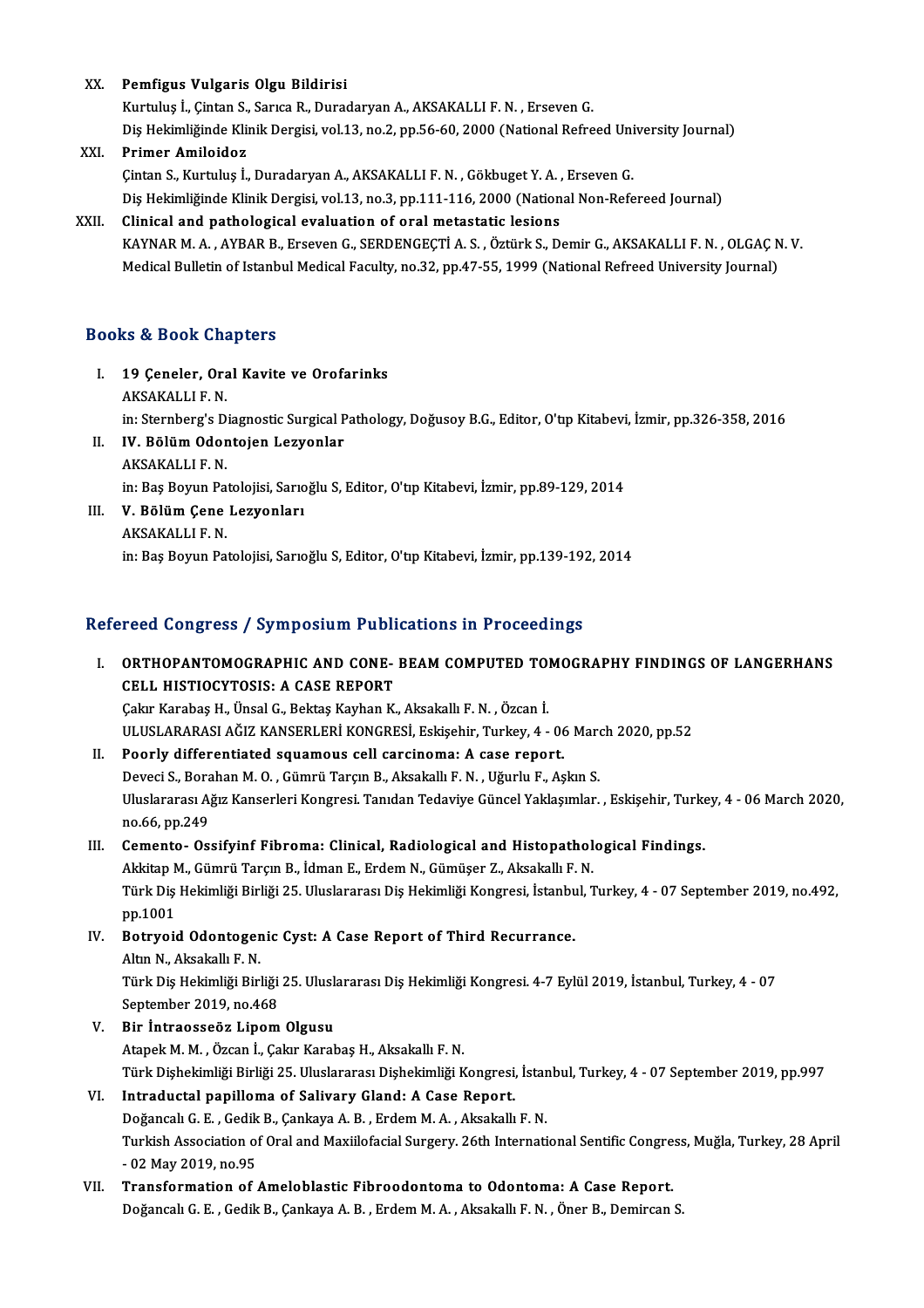TAOMS'19. Turkish Association of Oral and Maxiilofacial Surgery. 26th International Sentific Congress,, Muğla,<br>Turkay, 28 April - 02 May 2010, no 54 TAOMS'19. Turkish Association of Oral<br>Turkey, 28 April - 02 May 2019, no.54<br>Campley, Odentemay Case Benert Turkey, 28 April - 02 May 2019, no 54

|        | TAOMS'19. Turkish Association of Oral and Maxiilofacial Surgery. 26th International Sentific Congress,, Muğla,       |
|--------|----------------------------------------------------------------------------------------------------------------------|
|        | Turkey, 28 April - 02 May 2019, no 54                                                                                |
| VIII.  | Complex Odontoma: Case Report.                                                                                       |
|        | Bayramov N., Ulaş U., Erdem N., Aksakallı F. N., Erçalık Yalçınkaya Ş.                                               |
|        | ODMFR 2019 (3. Uluslararası Oral Diagnoz ve Maksillofasiyal Radyoloji Derneği Kongresi), Antalya, Turkey, 25 -       |
|        | 28 April 2019, no 106, pp 158-159                                                                                    |
| IX.    | Florid Cemento Osseous Dysplasia And Dentigerous Cyst In A Patient With Apert Syndrome: A Case                       |
|        | Report                                                                                                               |
|        | Paslı N., Aksakallı F. N., İdman E., Borahan M., Canbazoğlu E., Garip H., Erçalık Yalçınkaya Ş.                      |
|        | ODMFR 2019 (3. Uluslararası Oral Diagnoz ve Maksillofasiyal Radyoloji Derneği Kongresi), Antalya, Turkey, 25 -       |
|        | 28 April 2019, no 771, pp 501-507                                                                                    |
| X.     | Fibröz Displazi: İki Olgu Sunumu                                                                                     |
|        | Yelken Kendirci M., Göksel S., Özcan İ., Doğancalı G. E., İşler S. C., Aksakallı F. N.                               |
|        | 3. Oral Diagnoz ve Maksillofasiyal Radyoloji Kongresi, Antalya, Turkey, 25 - 28 April 2019, pp.1                     |
| XI.    | Odontogenic tumours: A 50-years experience                                                                           |
|        | Soluk Tekkeşin M., Çakarer S., Aksakallı N., Olgac V.                                                                |
|        | American Academy of Oral and Maxillofacial Pathology. 72 nd Joint Annual Meeting and Continuing Education            |
|        | Program, Vancouver, Canada, 23 - 28 June 2018, no.120, pp.122                                                        |
| XII.   | Adenomatoid odontogenic tumor associated with maxillary lateral incisor: A case report.                              |
|        | Fırat R. D., Yaltırık M., Özden E., Turgut C. T., Aksakallı F. N.                                                    |
|        | IAOMS-ACBID Joint Congress in Conjuction with ACBID 12th Congress., Antalya, Turkey, 9 - 13 May 2018, no.172         |
| XIII.  | Periferal Osifiye Fibrom Tedavisinde Periyodontal Yaklaşım: Bir Vaka Raporu.                                         |
|        | Ağralı Ö. B., Kavuncu G., Aksakallı F. N., Kuru L.                                                                   |
|        | M.Ü. 1. Diş Hekimliği Sempozyumu, İstanbul, Turkey, 4 - 05 May 2018, no.11                                           |
| XIV.   | İltihabi Fibröz Hiperplazinin Periyodontal Cerrahi Tedavisi.                                                         |
|        | Yetiş E., Hafize Ö. Ö., Aksakallı F. N., Kuru L.                                                                     |
|        | TDB 23. Ulusalararası Dişhekimliği Kongresi, İstanbul, Turkey, 21 - 24 September 2017, no.137                        |
| XV.    | Ameloblastic Fibroma: A Case Report.                                                                                 |
|        | Emes Y., Yanmaz L., Aga U., Aybar B., Aksakallı F. N.                                                                |
|        | Turkish Association of Oral and Maxillofacial Surgery 24th İnternational Scientific Congress, Muğla, Turkey, 23 - 27 |
|        | May 2017, pp 223                                                                                                     |
| XVI.   | Glandular Odontogenic Cyst: A Rare Entity, case report                                                               |
|        | Gürler G., Al-Ghamian H., Aksakallı F. N., Delilbaşı B. Ç.                                                           |
|        | ACBID 10th International Congress of Oral and Maxillofacial Surgery Society., Antalya, Turkey, 19 - 23 April 2017,   |
|        | no 12                                                                                                                |
| XVII.  | Süt dişi ile ilişkili bir dentigeröz kistin konservatif tedavisi                                                     |
|        | Tuna İnce E. B., Kasımoğlu Y., Çankaya A. B., Aksakallı F. N., Gençay K.                                             |
|        | 23. Türk Pedodonti Derneği Bilimsel Kongresi, Mitilini, Greece, 26 September 2016, vol. OP84.0100, pp. 9             |
| XVIII. | Calcifying Epithelial Odontogenic Tumor: Analysis of 16 Cases with Special Emphasis on Microscopic                   |
|        | Features.                                                                                                            |
|        | Soluk Tekkeşin M., Aksakallı N., Olgaç V.                                                                            |
|        | 18th IAOP and XXV IAOMP Conference, Chennai, India, 8 - 11 September 2016, pp.247                                    |
| XIX.   | Peripheral cemento-ossifying fibroma associated with an unerupted tooth                                              |
|        | Uz S., Kasımoğlu Y., Çankaya A. B., Aksakallı F. N., Seymen F.                                                       |
|        | 13th Congress of the European Academy of Paediatric Dentistry, Belgrade, Serbia And Montenegro, 2 - 05 June          |
|        | 2016, pp.345                                                                                                         |
| XX.    | Central Giant Cell Granuloma: A case Report                                                                          |
|        | Çebi A. T., Eren S., Kasapoğlu M. B., Aksakallı F. N., Kasapoğlu Ç.                                                  |
|        | Turkish Association of Oral and Maxillofacial Surgeons 23th International scientific Congress, Muğla, Turkey, 26 -   |
|        | 30 May 2016, pp 1                                                                                                    |
| XXI.   | Recurrence of a Keratocystic Odontogenic Tumour in the Second Year Follow-up.                                        |
|        |                                                                                                                      |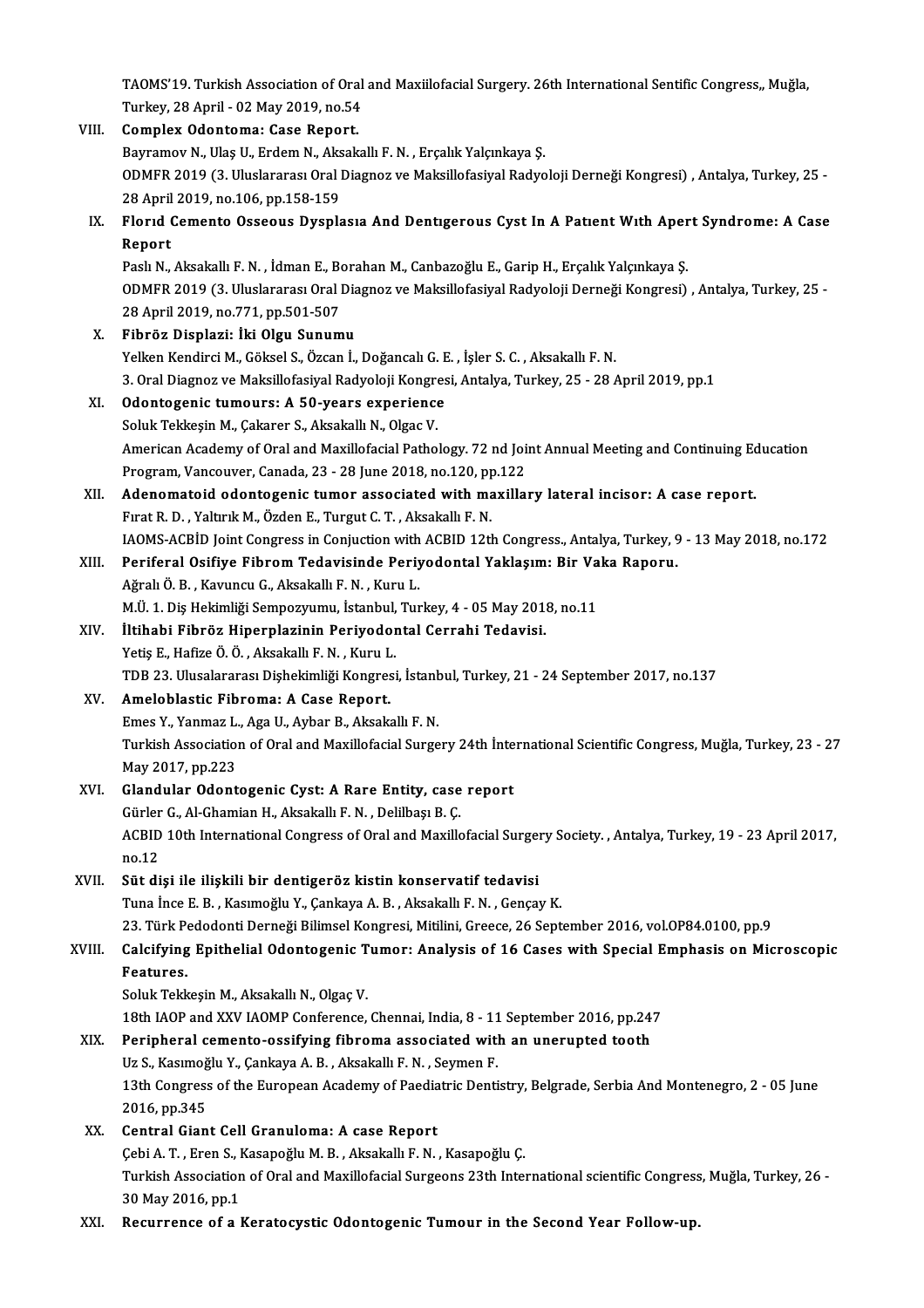Ergun S., Uçkun N., Oral A., Yavuz Y., Aksakallı F. N.<br>ACBID 10th International Congress of Oral and Me

ACBID 10th International Congress of Oral and Maxillofacial Surgery Society. , Antalya, Turkey, 11 - 15 May 2016,<br>no.114, pp.201-2017 Ergun S., Uçkun N., Or<br>ACBID 10th Internation<br>no.114, pp.201-2017<br>Medication related

#### ACBID 10th International Congress of Oral and Maxillofacial<br>no.114, pp.201-2017<br>XXII. Medication-related Osteonecrosis of Jaws on Maxilla<br>Durman B. Alsokally E. N. Kosanožly B. Onun Ö. no.114, pp.201-2017<br>Medication-related Osteonecrosis of Jaws o<br>Duymaz B., Aksakallı F. N. , Kasapoğlu B., Onur Ö.<br>AACPID.10th International Congress of Oral and AACBID 10th International Congress of Oral and Maxillofacial Surgery Society., Antalya, Turkey, 11 - 15 May 2016, vol..., no.105, pp.117-118 Duymaz B., Aksakallı F. N., Kasapoğlu B., Onur Ö. AACBID 10th International Congress of Oral and Maxillofacial Surgery Society., Antaly,<br>vol..., no.105, pp.117-118<br>XXIII. Posterior Maxillary Glandular Odontogenic Cyst: A Rare Entity, case report. vol..., no.105, pp.117-11<br>Posterior Maxillary<br>Aksakallı F. N. , Altın N.<br>ACBID 10th Internation Posterior Maxillary Glandular Odontogenic Cyst: A Rare Entity, case report.<br>Aksakallı F. N. , Altın N.<br>ACBID 10th International Congress of Oral and Maxillofacial Surgery Society, Antalya, Turkey, 11 - 15 May 2016,<br>no 68, Aksakallı F. N<br>ACBID 10th I<br>no.68, pp.80<br>The retreen ACBID 10th International Congress of Oral and Maxillofacial Surgery S<br>no.68, pp.80<br>XXIV. The retrospective analysis of 39 minor salivary gland tumors<br> $\delta$ gbak G. Endožen T. Aksakall: N. Okas N. V. Saluk Takkasin M. Alath no.68, pp.80<br>The retrospective analysis of 39 minor salivary gland tumors<br>Özbek C., Erdoğan T., Aksakallı N., Olgaç N. V. , Soluk Tekkeşin M., Alatlı C. The retrospective analysis of 39 minor salivary gland tumors<br>Özbek C., Erdoğan T., Aksakallı N., Olgaç N. V. , Soluk Tekkeşin M., Alatlı C.<br>12th Biennial Congress of the European Association of Oral Medicine, Antalya, Turk Özbek C., Erdoğan<br>12th Biennial Cong<br>vol.20, no.2, pp.16<br>An uncomman be 12th Biennial Congress of the European Association of Oral Medicine, Antalya, Turkey, 11 - 14 September 2014,<br>vol.20, no.2, pp.16<br>XXV. An uncomman benign tumour of skin: Pilomatrixoma (Calcifying epithelioma of Malherbe) ( vol.20, no<br><mark>An unco</mark><br>Report)<br><sup>Frol B</sup> S An uncomman benign tumour of skin: Pilomatrixoma (Calcifying ep<br>Report)<br>Erol B., Çolakoğlu G., Somtürk E., Biçer Aytugar T., Aksakallı F. N. , Elçin M. A.<br>ACPİD2014 8th International Congress, Antolya Turkey, 28 May , 01 J Report)<br>Erol B., Çolakoğlu G., Somtürk E., Biçer Aytugar T., Aksakallı F. N. , Elçin M. A.<br>AÇBİD2014 8th International Congress, Antalya, Turkey, 28 May - 01 June 2014, vol.12, no.59, pp.41<br>Wideenreed Joukenlakia of flour Erol B., Çolakoğlu G., Somtürk E., Biçer Aytugar T., Aksakallı F. N. , Elçin M. A.<br>AÇBİD2014 8th International Congress, Antalya, Turkey, 28 May - 01 June 2014, vol.12, no.59, pp.4<br>XXVI. Widespread leukoplakia of flour of AÇBİD2014 8th International Congress, A<br>Widespread leukoplakia of flour of t<br>Behçet E., Biçer Aytugar T., Aksakallı F. N.<br>ACPİD2014 8th International Congress, A Widespread leukoplakia of flour of the mouth, review of the literature (a case report)<br>Behçet E., Biçer Aytugar T., Aksakallı F. N.<br>AÇBİD2014 8th International Congress, Antalya, Turkey, 28 May - 01 June 2014, vol.12, no.8 Behçet E., Biçer Aytugar T., Aksakallı F. N.<br>AÇBİD2014 8th International Congress, Antalya, Turkey, 28 May - (<br>XXVII. Odontogenic cysts with sebaceous glands: 4 unusual cases.<br>Aksakallı N. Saluk Takkasin M. AÇBİD2014 8th International (<br>**Odontogenic cysts with seb**<br>Aksakallı N., Soluk Tekkeşin M.<br>17th Congress en Oral Batholo 0dontogenic cysts with sebaceous glands: 4 unusual cases.<br>Aksakallı N., Soluk Tekkeşin M.<br>17th Congress on Oral Pathology and Medicine joint meeting of the British Society for Oral and Maxillofacial<br>Pathology Istanbul Turk Aksakallı N., Soluk Tekkeşin M.<br>17th Congress on Oral Pathology and Medicine joint meeting of the E<br>Pathology, İstanbul, Turkey, 25 - 30 May 2014, vol.119, no.3, pp.192<br>Evaluation of A Eluonessense Sareening Method in The 17th Congress on Oral Pathology and Medicine joint meeting of the British Society for Oral and Maxillofacial<br>Pathology, İstanbul, Turkey, 25 - 30 May 2014, vol.119, no.3, pp.192<br>XXVIII. Evaluation of A Fluorescence Screeni Pathology, İstanbul, Turkey, 25 - 30 May 2014, vol.119, no.3, pp.192<br>**Evaluation of A Fluorescence Screening Method in The Detection of Ora**<br>Erçalık Yalçınkaya Ş., Aksakallı F. N. , Elçin M. A. , Dumlu A., Alatlı F. C. , Ö Evaluation of A Fluorescence Screening Method in The Detection of Oral Pre- and Malignant Le<br>Erçalık Yalçınkaya Ş., Aksakallı F. N. , Elçin M. A. , Dumlu A., Alatlı F. C. , Özbayrak S.<br>17th International Congress on Oral P Erçalık Yalçınkaya Ş., Aksakallı F. N. , Elçin M. A. , Dumlu A., Alatlı F. C. , Özbayrak S.<br>17th International Congress on Oral Pathology and Medicine Joint Meeting of the<br>Maxillofacial Pathology, İstanbul, Turkey, 25 - 30 17th International Congress on Oral Pathology and Medicine Joint Meeti<br>Maxillofacial Pathology, İstanbul, Turkey, 25 - 30 May 2014, vol.119, no.:<br>XXIX. Oral leukoplakia revisited: Retrospective analysis of 176 cases.<br>Sinan Maxillofacial Pathology, İstanbul, Turkey, 25 - 30 May 2014, vol.119, no.3, pp.175<br>Oral leukoplakia revisited: Retrospective analysis of 176 cases.<br>Sinanoğlu A., SOLUK TEKKEŞİN M., Aksakallı N., Olgaç V. Oral leukoplakia revisited: Retrospective analysis of 176 cases.<br>Sinanoğlu A., SOLUK TEKKEŞİN M., Aksakallı N., Olgaç V.<br>17th Congress on Oral Pathology and Medicine joint meeting of the British Society for Oral and Maxill Sinanoğlu A., SOLUK TEKKEŞİN M., Aksakallı N., Olgaç V.<br>17th Congress on Oral Pathology and Medicine joint meeting of the E<br>Pathology, İstanbul, Turkey, 25 - 30 May 2014, vol.119, no.3, pp.178<br>The Companison of Clinical Be 17th Congress on Oral Pathology and Medicine joint meeting of the British Society for Oral and Maxille<br>Pathology, İstanbul, Turkey, 25 - 30 May 2014, vol.119, no.3, pp.178<br>XXX. The Comparison of Clinical Behaviour of Perip Pathology, İstanbul, Turkey<br>The Comparison of Clin<br>Immunohistochemistry<br>Seluk Tekkesin M. Akaskal The Comparison of Clinical Behaviour of Peripheral a<br>Immunohistochemistry<br>Soluk Tekkeşin M., Aksakallı F. N. , Mutlu Güner S., Olgaç N. V.<br>17th International Congress en Oral Bathology and Medisine I<mark>mmunohistochemistry</mark><br>Soluk Tekkeşin M., Aksakallı F. N. , Mutlu Güner S., Olgaç N. V.<br>17th International Congress on Oral Pathology and Medicine Joint Meeting of the British Society for Oral &<br>Mavillefacial Pathology, İs Soluk Tekkeşin M., Aksakallı F. N. , Mutlu Güner S., Olgaç N. V.<br>17th International Congress on Oral Pathology and Medicine Joint Meeting of the British Soc<br>Maxillofacial Pathology, İstanbul, Turkey, 25 May 2014 - 30 May 2 17th International Congress on Oral Pathology and Medicine Joint Meeting of the British Society for Oral &<br>Maxillofacial Pathology, İstanbul, Turkey, 25 May 2014 - 30 May 2016, vol.119, no.3, pp.191<br>XXXI. Ameloblastic Fibr Maxillofacial Pathology, İstanbul, Turkey, 25 May 2014 - 30 May 2016, vol.119, no.3, pp.191<br>Ameloblastic Fibro-Odontoma: A Case Report and an Alternative Approach to the<br>Odontogenic Tumours Ameloblastic Fibro-Odontoma: A Case Report and an Alternative Approach to the Pathogenesis of 17th International Congress on Oral Pathology and Medicine Joint Meeting of the British Society for Oral & Alatlı F. C., Olgac N. V., Aksakallı F. N., Soluk Tekkesin M., Erdem M. A., Kaya E., Erten A. XXXII. Oral Leukoplakia Revisited: Retrospective Analysis of 176 Cases<br>Sinanoğlu A., Soluk Tekkeşin M., Aksakallı F. N., Olgaç N. V. Maxillofacial Pathology, İstanbul, Turkey, 25 - 30 May 2014, vol.119, no.3, pp.197 Oral Leukoplakia Revisited: Retrospective Analysis of 176 Cases<br>Sinanoğlu A., Soluk Tekkeşin M., Aksakallı F. N. , Olgaç N. V.<br>17th International Congress on Oral Pathology and Medicine Joint Meeting of the British Society Sinanoğlu A., Soluk Tekkeşin M., Aksakallı F. N. , Olgaç N. V.<br>17th International Congress on Oral Pathology and Medicine Joint Meeting of the British Soc<br>Maxillofacial Pathology, İstanbul, Turkey, 25 May 2014 - 30 May 201 17th International Congress on Oral Pathology and Medicine<br>Maxillofacial Pathology, İstanbul, Turkey, 25 May 2014 - 30 N<br>XXXIII. An extreme case of Brown tumor affecting both jaws Maxillofacial Pathology, İstanbul, Turkey<br>**An extreme case of Brown tumor a**:<br>Bektaş Kayhan K., Aral F., Aksakallı F. N.<br>17th International Congrees en Oral Pet 17th International Congress of Brown tumor affecting both jaws<br>17th International Congress on Oral Pathology and Medicine Joint Meeting of the British Society for Oral &<br>17th International Congress on Oral Pathology and Me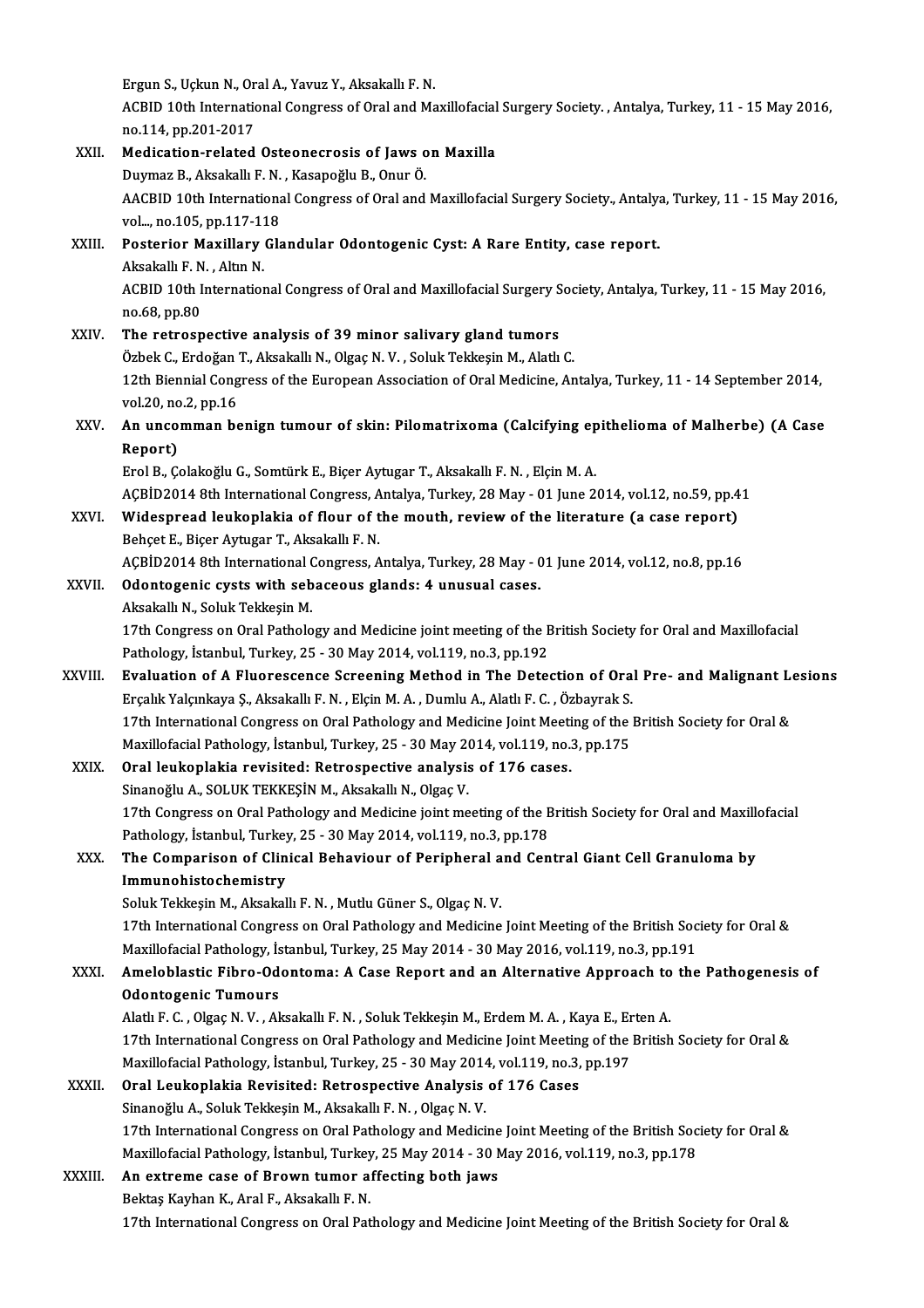Maxillofacial Pathology, İstanbul, Turkey, 25 - 30 May 2014, vol.119, no.3, pp.140<br>Pesmanlastis fibroma of the mandible, a rare sase Maxillofacial Pathology, İstanbul, Turkey, 25 - 30 May 201<br>XXXIV. Desmoplactic fibroma of the mandible, a rare case. Maxillofacial Pathology, İstanbul<br>Desmoplactic fibroma of the<br>Aksakallı F. N. , Cural Ü., Çetin Ö.<br>17th International Congrees on Desmoplactic fibroma of the mandible, a rare case.<br>Aksakallı F. N. , Cural Ü., Çetin Ö.<br>17th International Congress on Oral Pathology and Medicine, İstanbul, Turkey, 23 - 30 May 2014, no.192, pp.199<br>Traumatia Bane Gyat of Aksakallı F. N. , Cural Ü., Çetin Ö.<br>17th International Congress on Oral Pathology and Medicine, İstanbu<br>XXXV. Traumatic Bone Cyst of the Mandible: A Report of two Cases<br>Kenan S., Ramazanoğlu M., Duymaz B., Aksakallı F 17th International Congress on Oral Pathology and Medicine,<br>Traumatic Bone Cyst of the Mandible: A Report of two<br>Kenan S., Ramazanoğlu M., Duymaz B., Aksakallı F. N. , Onur Ö.<br>Türk Oral ve Maksillefasiyal Cerrebi Derneği 2 Traumatic Bone Cyst of the Mandible: A Report of two Cases<br>Kenan S., Ramazanoğlu M., Duymaz B., Aksakallı F. N. , Onur Ö.<br>Türk Oral ve Maksillofasiyal Cerrahi Derneği 21. Uluslararası Bilimsel Kongresi, Muğla, Turkey, 18 -Kenan<br>Türk C<br>pp.99<br>Kerat XXXVI. Keratokistik Odontojenik Tümör - 3 Vaka Sunumu. pp.99<br>Keratokistik Odontojenik Tümör - 3 Vaka Sunumu.<br>Dörter N. P. , Oral A., Aksakallı F. N. , Olgaç N. V. , Ergun S.<br>UÜ Dis Heltimliği Fekültesi 6th Uluslaranesi Bilimsel Kong İ.Ü. Diş Hekimliği Fakültesi 6th Uluslararası Bilimsel Kongresi, Poster Bildirileri, İstanbul, Turkey, 21 - 23 November<br>2013. no.86 Dörter N. P.<br>İ.Ü. Diş Hekir<br>2013, no.86<br>An altannat 1.Ü. Diş Hekimliği Fakültesi 6th Uluslararası Bilimsel Kongresi, Poster Bildirileri, İstanbul, Turkey, 21 - 23 Novemb<br>2013, no.86<br>XXXVII. An alternative total excision biopsy method for oral pre- and malignant lesions margin orientation<br>Ergun S., Dörter P., Saruhanoğlu A., Olgaç N. V. , Aksakallı F. N. , Tanyeri H. An alternative total excision biopsy method for oral pre- and ma<br>margin orientation<br>Ergun S., Dörter P., Saruhanoğlu A., Olgaç N. V. , Aksakallı F. N. , Tanyeri H.<br>ACPID 7th International Congress, Antalya Turkey, 29 May, margin orientation<br>Ergun S., Dörter P., Saruhanoğlu A., Olgaç N. V. , Aksakallı F. N. , Tanyeri H.<br>ACBID 7th International Congress,, Antalya, Turkey, 29 May - 02 June 2013, no.55, pp.91<br>A Case Of Odentesenie Muyeme Centei XXXVIII. A Case Of Odontogenic Myxoma Containing Unusual Histopathological Findings.<br>Aksakallı N., Olgac V., Cakarer S., Can T., Keskin Yalcın B., Keskin C., Alatlı C. ACBID 7th International Congress,, Antalya, Turkey, 29 May - 02 June 201:<br>A Case Of Odontogenic Myxoma Containing Unusual Histopatholo<br>Aksakallı N., Olgaç V., Çakarer S., Can T., Keskin Yalçın B., Keskin C., Alatlı C.<br>22th A Case Of Odontogenic Myxoma Containing Unusual Histopathological Findin<br>Aksakallı N., Olgaç V., Çakarer S., Can T., Keskin Yalçın B., Keskin C., Alatlı C.<br>23th International TAOMS Congress., Antalya, Turkey, 19 - 23 May 2 Aksakallı N., Olgaç V., Çakarer S., Can T., Keskin Yalçın B., Keskin C., Alatlı C.<br>23th International TAOMS Congress., Antalya, Turkey, 19 - 23 May 2013, no.69<br>XXXIX. Intraosseous hemangioma of the mandible: An unusual pre 23th International TAOMS Congress., Antalya, Turkey, 19 - 23 l<br>Intraosseous hemangioma of the mandible: An unusual<br>Aksakallı F. N. , Şiraneci P., Ramazanoğlu M., Erçal O., Gümrü O.<br>The 4th Werld Congress of the Internation Intraosseous hemangioma of the mandible: An unusual presentation<br>Aksakallı F. N. , Şiraneci P., Ramazanoğlu M., Erçal O., Gümrü O.<br>The 4th World Congress of the International Academy Of Oral Oncology (IAOO), Rodos, Greece, Aksakallı F. N., Şiraneci P., Ramazanoğlu M., Erçal O., Gümrü O. The 4th World Congress of the International Academy Of Oral Oncology (IAOO), Rodos,<br>no.102, pp.129<br>XL. Odontogenic lesions in Turkish paediatric pupulation over a 40-year period.<br>Soluk Tokkesin M. Tuna has E.B. Okas N.V. A no.102, pp.129<br>Odontogenic lesions in Turkish paediatric pupulation over a 40-<br>Soluk Tekkeşin M., Tuna İnce E. B. , Olgaç N. V. , Aksakallı F. N. , Alatlı F. C.<br>16 th International Congress en Oral Bathelegy and Medicine a Odontogenic lesions in Turkish paediatric pupulation over a 40-year period.<br>Soluk Tekkeşin M., Tuna İnce E. B. , Olgaç N. V. , Aksakallı F. N. , Alatlı F. C.<br>16 th. International Congress on Oral Pathology and Medicine and Soluk Tekkeşin M., Tuna İnce E. B. , Olgaç N. V. , Aksakallı F. N. , Alatlı F.<br>16 th. International Congress on Oral Pathology and Medicine and 20<br>Pathology , Sao-Paulo, Brazil, 30 July - 03 August 2012, no.103, pp.20<br>Naso 16 th. International Congress on O<br>Pathology , Sao-Paulo, Brazil, 30 Ju<br>XLI. Nasolabial cyst: A case report. Pathology , Sao-Paulo, Brazil, 30 July - 03 August 2012, no.103, pp.20<br>Nasolabial cyst: A case report.<br>Ramazanoğlu M., Aksakallı F. N. , Şiraneci P., Gümrü O. Z. AÇBİD 2012, 6. International Congress, Antalya, Turkey, 30 May - 03 June 2012, no.17, pp.92 XLII. Can the glandular odontogenic cyst raise odontogenic tumor? A case report. AÇBİD 2012, 6. International Congress, Antalya, Turkey, 30 May -<br>Can the glandular odontogenic cyst raise odontogenic tun<br>Şiraneci P., Aksakallı F. N. , Erçal O., Ramazanoğlu M., Sinanoğlu A.<br>ACPİD 2012, 6. International C AÇBİD 2012, 6. International Congress, Antalya, Turkey, 30 May - 03 June 2012, no.16, pp.91-92<br>Oral kavitede kondroid koristom: İki olgu sunumu. Şiraneci P., Aksakallı F. N. , Erçal O., Ramazanoğlu M., Sinan<br>AÇBİD 2012, 6. International Congress, Antalya, Turkey, 3<br>XLIII. Oral kavitede kondroid koristom: İki olgu sunumu.<br>Soluk Tekkesin M. Olga V. Aksakallı N. Alatl Soluk Tekkeşin M., Olgaç V., Aksakallı N., Alatlı C. 21.UlusalPatolojiKongresi, İzmir,Turkey,16 -20November 2011,vol.27,pp.37 XLIV. Odontomaların klinik ve histopatolojik ozellikleri. Soluk Tekkeşin M., Pehlivan S., Aksakallı N., Olgaç V., Alatlı C. Odontomaların klinik ve histopatolojik ozellikleri.<br>Soluk Tekkeşin M., Pehlivan S., Aksakallı N., Olgaç V., Alatlı C.<br>21. Ulusal Patoloji Kongresi, İzmir, Turkey, 16 - 20 November 2011, vol.27, pp.37<br>Oral skuamar büsrəli k Soluk Tekkeşin M., Pehlivan S., Aksakallı N., Olgaç V., Alatlı C.<br>21. Ulusal Patoloji Kongresi, İzmir, Turkey, 16 - 20 November 2011, vol.27, p<br>XLV. Oral skuamoz hücreli karsinom: 147 vakanın retrospektif calışması.<br>Soluk Oral skuamoz hücreli karsinom: 147 vakanın retrospektif calışması.<br>Soluk Tekkeşin M., Ersan N., Aksakallı N., Olgaç V., Alatlı C. Oral skuamoz hücreli karsinom: 147 vakanın retrospektif calışı<br>Soluk Tekkeşin M., Ersan N., Aksakallı N., Olgaç V., Alatlı C.<br>19. Ulusal Kanser Kongresi, Antalya, Turkey, 20 - 24 April 2011, pp.473<br>Cana varlasimli astaosar Soluk Tekkeşin M., Ersan N., Aksakallı N., Olgaç V., Alatlı C.<br>19. Ulusal Kanser Kongresi, Antalya, Turkey, 20 - 24 April 2011, pp.473<br>XLVI. Gene yerlesimli osteosarkomlara vaka sunumları üzerinden genel bakış<br>Soluk Tekkes 19. Ulusal Kanser Kongresi, Antalya, Turkey, 20<br>Çene yerlesimli osteosarkomlara vaka sun<br>Soluk Tekkeşin M., Olgaç V., Aksakallı N., Alatlı C.<br>19. Ulusal Kanser Kongresi, Antalya Turkey, 20. Çene yerlesimli osteosarkomlara vaka sunumları üzerinden gen<br>Soluk Tekkeşin M., Olgaç V., Aksakallı N., Alatlı C.<br>19. Ulusal Kanser Kongresi, Antalya, Turkey, 20 - 24 April 2011, pp.474<br>Kalaifiya adaptajan kisttan kaynakla Soluk Tekkeşin M., Olgaç V., Aksakallı N., Alatlı C.<br>19. Ulusal Kanser Kongresi, Antalya, Turkey, 20 - 24 April 2011, pp.474<br>XLVII. Kalsifiye odontojen kistten kaynaklanan ameloblastik fibroodontom (3 olgu nedeniyle).<br>Solu 19. Ulusal Kanser Kongresi, Antalya, Turkey, 20 - 24 April 2011, pp.474 Kalsifiye odontojen kistten kaynaklanan ameloblastik fibroodontom (3 olg<br>Soluk Tekkeşin M., Olgaç V., Aksakallı N.<br>19. Ulusal Patoloji Kongresi, Girne, Cyprus (Kktc), 7 - 11 October 2009, vol.25, pp.27<br>Onal kayitade mayi n Soluk Tekkeşin M., Olgaç V., Aksakallı N.<br>19. Ulusal Patoloji Kongresi, Girne, Cyprus (Kktorus: 2 olgu sunumu.<br>2 olgaz V. Soluk Tekkesin M. Aksakallı N. Alatlı G. 19. Ulusal Patoloji Kongresi, Girne, Cyprus (Kktc)<br>Oral kavitede mavi nevus: 2 olgu sunumu.<br>Olgaç V., Soluk Tekkeşin M., Aksakallı N., Alatlı C.<br>10. Ulusal Patoloji Kongresi, Girne, Gunrus (Kkto 0ral kavitede mavi nevus: 2 olgu sunumu.<br>Olgaç V., Soluk Tekkeşin M., Aksakallı N., Alatlı C.<br>19. Ulusal Patoloji Kongresi, Girne, Cyprus (Kktc), 7 - 11 October 2009, vol.25, pp.27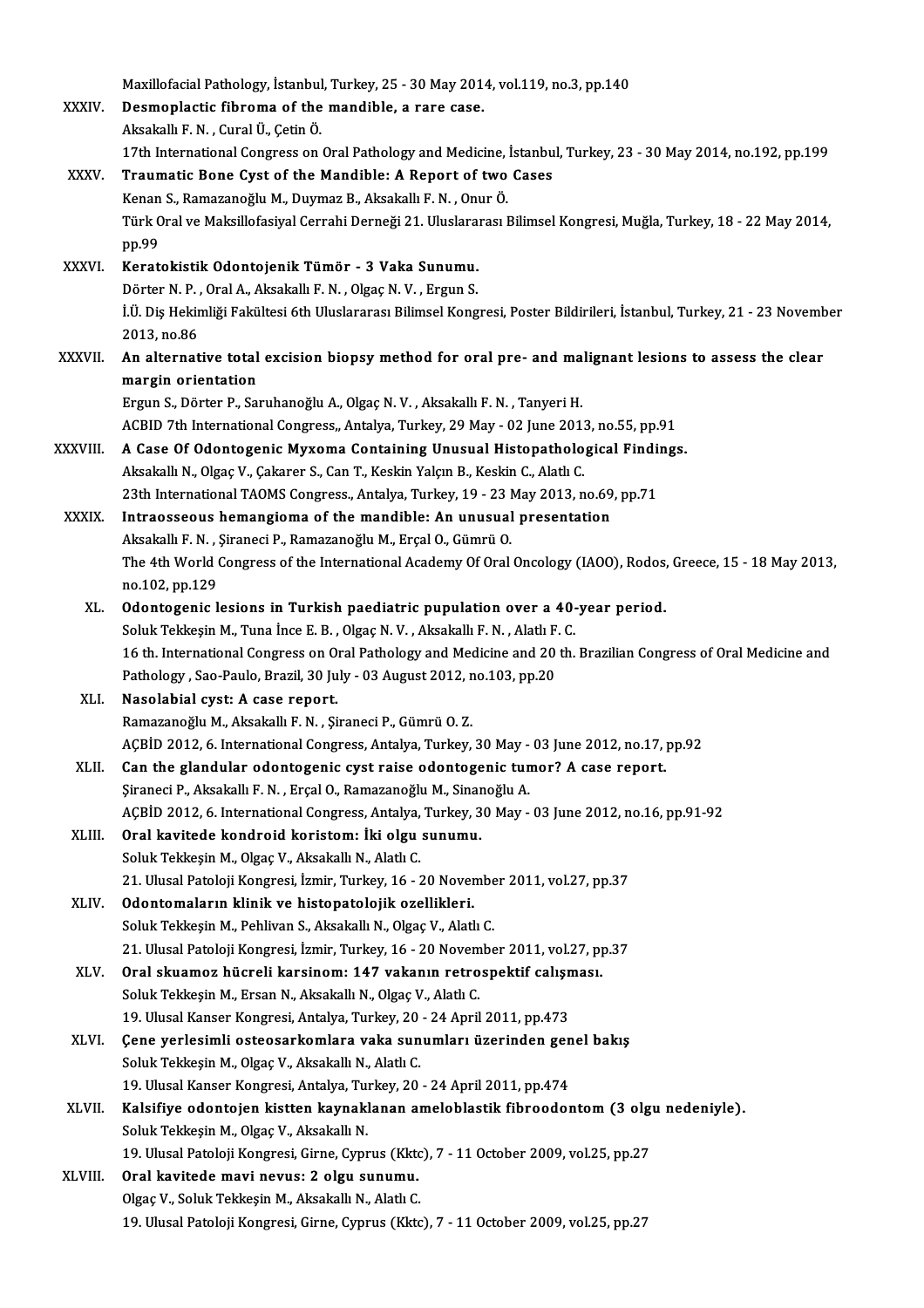| XLIX.         | Manifestation of a oral lichenoid lesion with epithelial dysplasia                                                                                         |
|---------------|------------------------------------------------------------------------------------------------------------------------------------------------------------|
|               | Aksakallı F. N., Sinanoğlu E. A., Alatlı C.                                                                                                                |
|               | 12th Biennial Congress of European Association of Oral Medicine (EAOM). Antalya, Turkey, 11 - 14 September<br>2009, no 129                                 |
| L.            | The evaluation of the histopathological effects of TP508 on bone formation in a rat model of tibial                                                        |
|               | distraction osteogenesis                                                                                                                                   |
|               | Çakarer S., Olgac V., Aksakallı N., Tang A., Keskin.                                                                                                       |
|               | 16th International Congress of Turkish Association of Oral and Maxillofacial Surgeons, Nevşehir, Turkey, 7 - 11<br>September 2009, no 87, pp 177-178       |
| LI.           | A 37-year retrospective analysis of odontogenic tumours                                                                                                    |
|               | Soluk Tekkeşin M., Olgaç V., Aksakallı N., Alatlı C.                                                                                                       |
|               | 22nd European Congress of Pathology, Florence, Italy, 4 - 09 September 2009, vol.455, no.1, pp.482                                                         |
| LII.          | VELscope (R) for screening oral precancerous lesions: First diagnostic experiences in an oral                                                              |
|               | medicine clinic in Turkey                                                                                                                                  |
|               | Yalcinkaya S., Aksakalli N., Dumlu A., Alatli C., Ozbayrak S.                                                                                              |
|               | 2nd World Congress of the International-Academy-of-Oral-Oncology, Toronto, Canada, 8 - 11 July 2009, pp.158                                                |
| LIII.         | Are Heat Shock Proteins A Prognostic Factor In Oral Carcinogenesis?                                                                                        |
|               | Soluk Tekkeşin M., Mutlu Güner S., Aksakallı F. N., Olgaç N. V.                                                                                            |
|               | 4th EORTC Pathology Group Annual Meeting & 1st International Multidisciplinary Cancer Research Congress,                                                   |
|               | Antalya, Turkey, 21 - 24 May 2009, no.17                                                                                                                   |
| LIV.          | Expression of Cyclooxygenase-2 During Malignant Cutaneous Melanoma Progression                                                                             |
|               | Soluk Tekkeşin M., Mutlu Güner S., Aksakallı F. N., Olgaç N. V.                                                                                            |
|               | 4th EORTC Pathology Group Annual Meeting & 1st International Multidisciplinary Cancer Research Congress,                                                   |
|               | Antalya, Turkey, 21 - 24 May 2009, no 18                                                                                                                   |
| LV.           | Rare tumour of the mandible: Report of 3 cases                                                                                                             |
|               | Soluk Tekkeşin M., Barut O., Aksakallı F. N., Olgaç N. V.                                                                                                  |
|               | 22nd Eurepean Congress of Pathology, Florence, Italy, 4 - 09 September 2008, vol.455, no.1, pp.339                                                         |
| LVI.          | Oral infiltran lipom: Olgu sunumu                                                                                                                          |
|               | Kocaelli H., Aksakallı N., Soluk Tekkeşin M.                                                                                                               |
|               | Oral Cerrahi Derneg^inin VIII. Uluslararası Bilimsel Kongresi., Muğla, Turkey, 24 - 29 May 2008, no.42, pp.124                                             |
| LVII.         | Çene kemiklerinde görülen toruslar: Yerleşimleri nedeniyle ilgi çekici iki olgu sunumu.                                                                    |
|               | Özbayrak T., Yüceyaltırık M., Özer S., Aksakallı F. N.                                                                                                     |
|               | Oral Cerrahi Derneği'nin VIII. Uluslararası Bilimsel Kongresi,, Muğla, Turkey, 24 - 29 May 2008, no.18, pp.93                                              |
| LVIII.        | Tip 1 Amelogenezis imperfektalı hastada oral lenfangiom                                                                                                    |
|               | Kocaelli H., Aksakallı F. N., Ballı B., Aren G.                                                                                                            |
|               | . Oral Cerrahi Derneği'nin VIII. Uluslararası Bilimsel Kongresi,, Muğla, Turkey, 24 - 29 May 2008, no.101                                                  |
| LIX.          | Ganglioneuroma arising in the mandible                                                                                                                     |
|               | Aksakallı F. N., Kömerik N.                                                                                                                                |
|               | ACBID (Ağız ve Çene-Yüz Cerrahisi Derneği) 2'nd International Congress, Antalya, Turkey, 16 - 20 May 2008,                                                 |
|               | no.254, pp.73                                                                                                                                              |
| LX.           | Bir florid semento-osseoz displazi olgusunun konik ışınlı bilgisaraylı tomografi bulguları.                                                                |
|               | Sinanoğlu A., Soluk Tekkeşin M., Aksakallı N.                                                                                                              |
|               | Oral Diagnoz ve Maksillofasiyal Radyoloji Derneg'i V. Bilimsel Sempozyumu., Erzurum, Turkey, 25 - 28 April 2008,                                           |
|               | no 32, pp 54                                                                                                                                               |
| LXI.<br>LXII. | Osteonecrosis of the Mandible Associated With Bisphosphonate Use: A Case Report                                                                            |
|               | Meriç U., Hatırnaz H., Aksakallı F. N.<br>12th Congress of the BaSS (Balkan Stomatological Socciety), İstanbul, Turkey, 12 - 14 April 2007, no.133, pp.119 |
|               | Periferal Ossifying Fibroma Bir Olgu Sunumu.                                                                                                               |
|               | Aksakallı F. N., Gökbuget A., Erbil D., Yetgin A., Al-Titi A.                                                                                              |
|               | Türk Periodontoloji Derneği 35. Bilimsel Kongresi, İstanbul, Turkey, 12 - 14 May 2005, no.30, pp.111                                                       |
| LXIII.        | 1112 Cases of Oral Cancer and White Lesions: A Retrospective Study.                                                                                        |
|               |                                                                                                                                                            |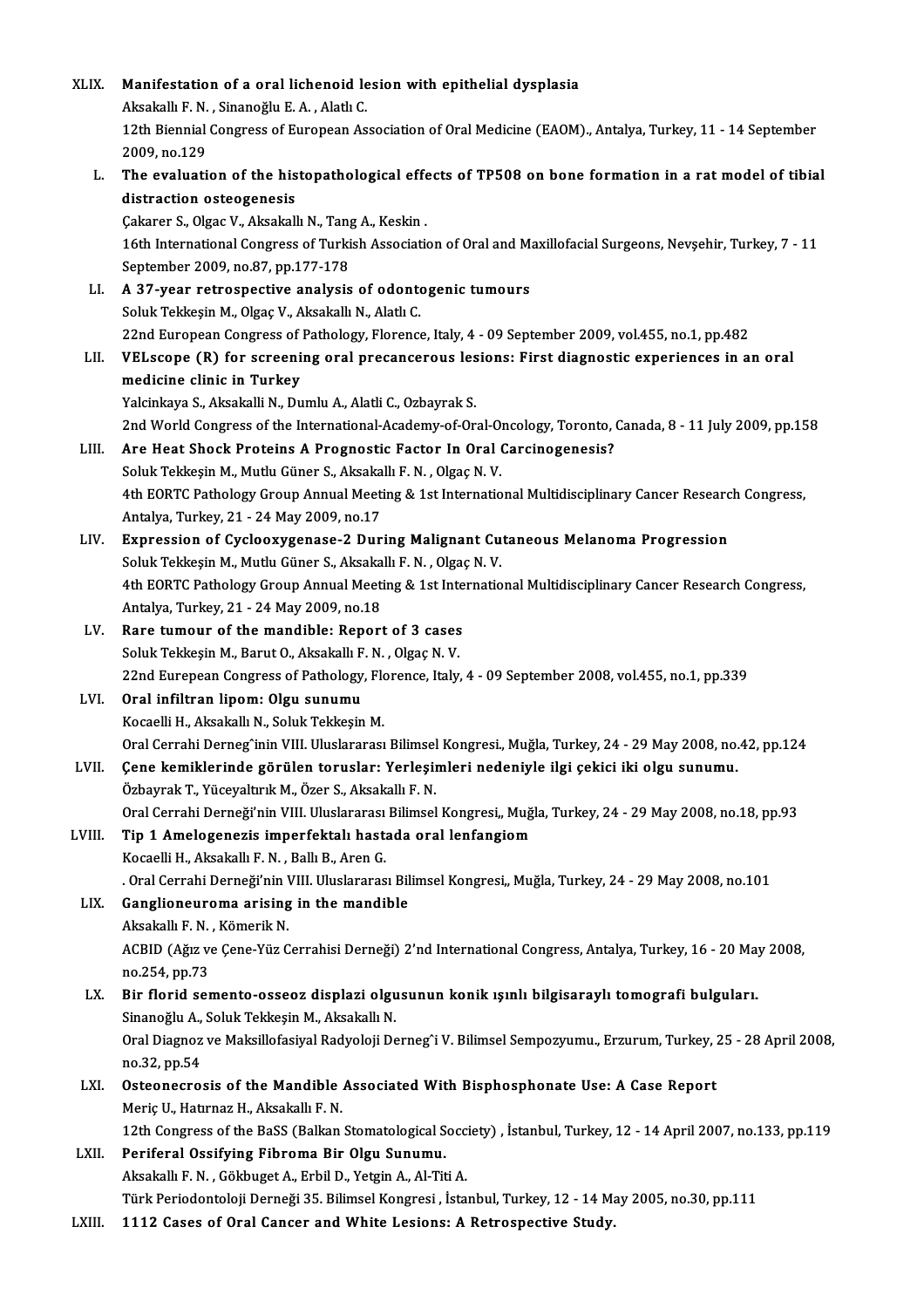Olgaç N.V., Sinanoğlu E.A., Aksakallı F.N., Erseven G.

7th Biennial Congress of the European Association of Oral Medicine& 26th Annual Scientific Meeting of the Olgaç N. V. , Sinanoğlu E. A. , Aksakallı F. N. , Erseven G.<br>7th Biennial Congress of the European Association of Oral Medicine& 26th Annual Scientific Meeting of the<br>Academy of Oral Pathology and Oral Medicine (AKOPOM) , 7th Bio<br>Acader<br>pp.60 Academy of Oral Pathology and Oral Medicine (AKOPOM) , Berlin, Germany, 23 - 25 September 2004, no.105<br>pp.60<br>LXIV. Assessment of p53 and Bcl-2 Protein Expressions in Oral Lichen Planus and Oral Squamous Cell<br>Carsinoma

# pp.60<br>Assessment<br>Carcinoma<br>Soluk Tokket Carcinoma<br>Soluk Tekkeşin M., Sinanoğlu A., Aksakallı F. N.

Carcinoma<br>Soluk Tekkeşin M., Sinanoğlu A., Aksakallı F. N.<br>17th International Congress on Oral Pathology and Medicine Joint Meeting of the British Society for Oral &<br>Mavillafacial Pathology, 22 Sontamber 2004, ...20 May 20 Soluk Tekkeşin M., Sinanoğlu A., Aksakallı F. N.<br>17th International Congress on Oral Pathology and Medicine Joint Meeting of the<br>Maxillofacial Pathology, 23 September 2004 - 30 May 2016, vol.119, no.3, pp.191<br>Arteriavonës 17th International Congress on Oral Pathology and Medicine Joint Meeting of the British Society for Oral &<br>Maxillofacial Pathology, 23 September 2004 - 30 May 2016, vol.119, no.3, pp.191<br>LXV. Arteriovenöz Malformasyon (AVM

### Maxillofacial Pathology, 23 Septem<br>Arteriovenöz Malformasyon (*I*<br>Sunumu ve Kaynak Derlemesi.<br>Akaskallı E.N., Kassalli H. Anaydu Arteriovenöz Malformasyon (AVM) içinde<br>Sunumu ve Kaynak Derlemesi.<br>Aksakallı F.N.,Kocaelli H., Apaydın A., Alatlı F. C.<br>Oral Cerrabi Derneği'nin VI. Preter Altedemisi ve Sunumu ve Kaynak Derlemesi.<br>Aksakallı F. N. , Kocaelli H., Apaydın A., Alatlı F. C.<br>Oral Cerrahi Derneği'nin VI., Protez Akademisi ve Gnatoloji Derneği'nin VII. Ulusal Bilimsel Kongresi (Uluslararası

Katılımlı),Antalya,Turkey,23 -28May2004,no.25,pp.74

# Rathmin), Antalya, Turkey, 23 - 28 May 2004, no.25, pp./4<br>Memberships / Tasks in Scientific Organizations Memberships / Tasks in Scientific<br>Kansere Umut Vakfı, Member, 1999 - 2016<br>17th International Consress en Oral Pathol

17th InternationalCongress on Oral Pathology and Medicine<br>I 7th International Congress on Oral Pathology and Medicine Joint Meeting of the British Society for Oral & Maxillofacial<br>Rathology Mambar, 2012, 2014 Kansere Umut Vakfı, Member, 199<br>17th International Congress on O<br>Pathology, Member, 2012 - 2014 Pathology, Member, 2012 - 2014<br>Scientific Refereeing

Journal of Orofacial Sciences, Other Indexed Journal, January 2016 TOURTURE, Other Indexed Journal, January 2015

#### Scientific Research / Working Group Memberships

Scientific Research / Working Group Memberships<br>Baş ve Boyun Patolojisi Çalışma Grubu, Patoloji Dernekleri Federasyonu, Turkey,<br>http://www.turlmeth.org.tr/centent.php?id=147-2010, Centinues Bas ve Boyun Patolojisi Çalışma Grubu, Patoloji Dernekleri Federasy<br>http://www.turkpath.org.tr/content.php?id=147, 2010 - Continues Baş ve Boyun Patolojisi Çalışma Grubu, Patoloji Der<br>http://www.turkpath.org.tr/content.php?id=147, 2<br>., Türk Patoloji Derneği, Turkey, ., 1995 - Continues

# "Türk Patoloji Derneği, Turkey, "1995 - Continues<br>Edit Congress and Symposium Activities

Edit Congress and Symposium Activities<br>27. 17th International Congress on Oral Pathology and Medicine, Joint Meeting of the British Society for<br>Oral&Mavillafacial Bathology, Attordee Turkey, 2014 Eure Gongress and by mposium receivered<br>27. 17th International Congress on Oral Pathology and<br>Oral&Maxillofacial Pathology,, Attendee, Turkey, 2014 27. 17th International Congress on Oral Pathology and Mec<br>Oral&Maxillofacial Pathology,, Attendee, Turkey, 2014<br>23. Ulusal Patoloji Kongresi, Attendee, İzmir, Turkey, 2013<br>İstanbul Üniversitesi Dis Heltimliği Felsültesi 6. Oral&Maxillofacial Pathology,, Attendee, Turkey, 2014<br>23. Ulusal Patoloji Kongresi, Attendee, İzmir, Turkey, 2013<br>İstanbul Üniversitesi Diş Hekimliği Fakültesi 6. Uluslararası Bilimsel Kongresi,, Attendee, İstanbul, Turkey 23. Ulusal Patoloji Kongresi, Attendee, İzmir, Turkey, 2013<br>İstanbul Üniversitesi Diş Hekimliği Fakültesi 6. Uluslararası Bilimsel Kongresi,, Attendee, İstanbul, Turkey<br>3 rd. Congress of the Mediterranean Multididciplinary İstanbul Üniversitesi Diş Hekimliği Fakültesi 6. Uluslararası Bilimsel Kongr<br>3 rd. Congress of the Mediterranean Multididciplinary Oncology Forum, A<br>25 th. European Congress of Pathology, Attendee, Lisboa, Portugal, 2013<br>2 3 rd. Congress of the Mediterranean Multididciplinary Oncology Forum, Attendee, Athína, Greece, 2013<br>25 th. European Congress of Pathology, Attendee, Lisboa, Portugal, 2013<br>22. Ulusal Patoloji Kongresi, Attendee, Antalya, 25 th. European Congress of Pathology, Attendee, Lisboa, Portugal, 2013<br>22. Ulusal Patoloji Kongresi, Attendee, Antalya, Turkey, 2012<br>21. 16 th. International Congress on Oral Pathology and Medicine and 20 th. Brazilian Co 22. Ulusal Patoloji Kongresi, Attendee, Antaly<br>21. 16 th. International Congress on Oral Pat<br>Pathology, Attendee, São Paulo, Brazil, 2012<br>6. Uluslar ares: Sağlıkta Kalita, Almaditasyan 21. 16 th. International Congress on Oral Pathology and Medicine and 20 th. Brazilian Congress of<br>Pathology, Attendee, São Paulo, Brazil, 2012<br>6. Uluslar arası Sağlıkta Kalite, Akreditasyon ve Hasta Güvenliği Kongresi, Att Pathology, Attendee, São Paulo, Brazil, 2012<br>6. Uluslar arası Sağlıkta Kalite, Akreditasyon ve Hasta Güvenliği Kongresi, Attendee, Turkey, 2012<br>4. Tıbbi Onkoloji Kongresi, Attendee, Antalya, Turkey, 2012 2'nd Mediterranean Multidisciplinary Oncology Forum Congress, Attendee, İstanbul, Turkey, 2011 4. Tıbbi Onkoloji Kongresi, Attendee, Antalya, Turkey, 2012<br>2'nd Mediterranean Multidisciplinary Oncology Forum Congress, Attendee, İstan<br>19. Ulusal Kanser Kongresi, 20-24 Nisan 2011, Attendee, Antalya, Turkey, 2011<br>7. İst 2'nd Mediterranean Multidisciplinary Oncology Forum Congress, Atte<br>19. Ulusal Kanser Kongresi, 20-24 Nisan 2011, Attendee, Antalya, Turl<br>7. İstanbul Üniversitesi Onkoloji Günleri, Attendee, Bolu, Turkey, 2009